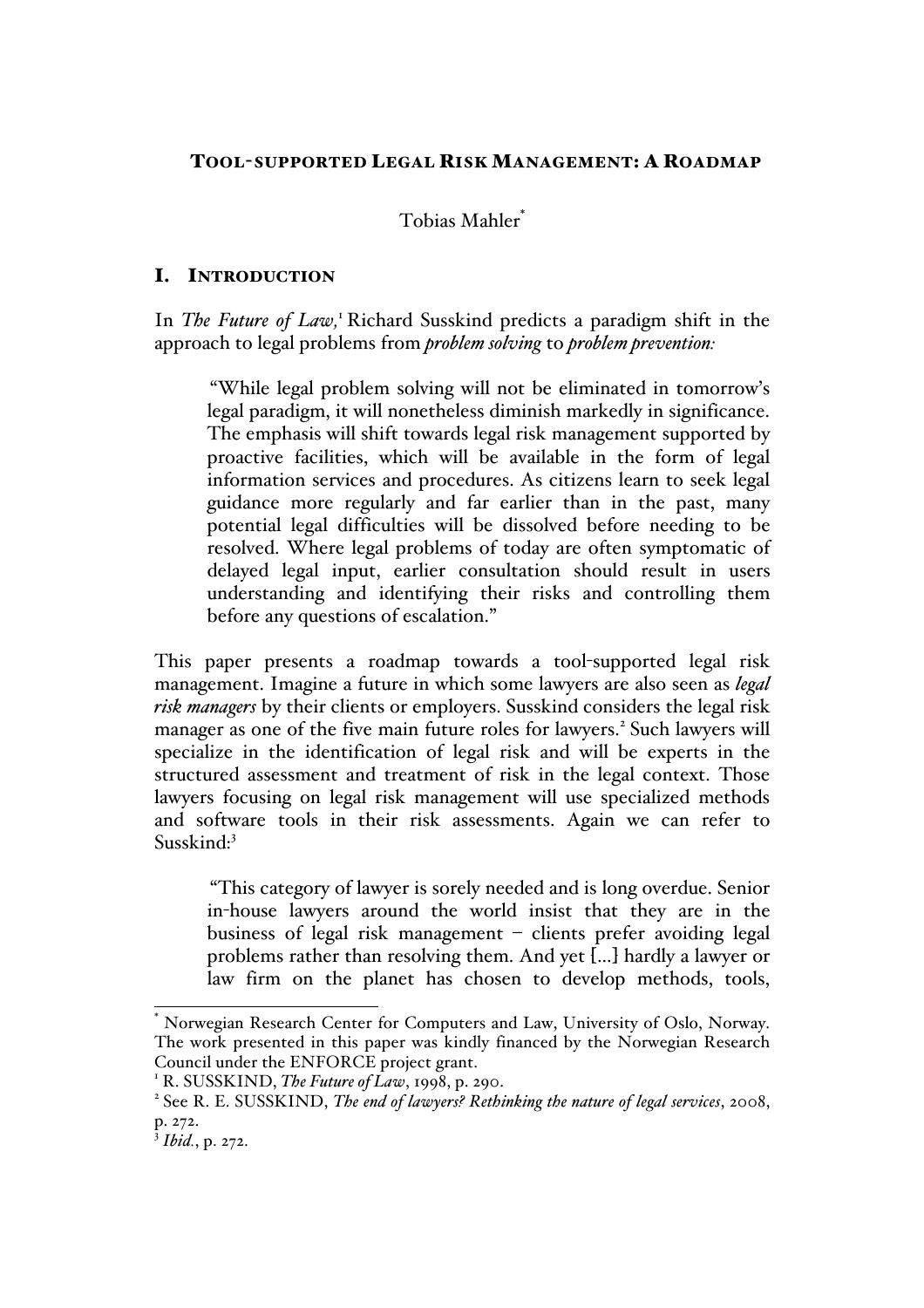techniques or systems to help their clients review, identify, quantify and control the legal risks that they face. I expect this to change. [...] This could fundamentally change the way in which the law is practised and administered."

The topic of the present paper is a set of potential future developments; however, I will seek to avoid making predictions. Of course, it is necessary to develop some assumptions about the future, but these are only extensions of current developments, without the addition of anything substantially new. Really new developments, particularly discoveries, are unforeseeable for epistemic reasons.<sup>4</sup> The present roadmap<sup>5</sup> for legal risk management is by no means a deterministic prediction, but should rather be read as a discussion of goals and ways to attain these goals. This roadmap should be seen as a contribution to a discussion about future *directions*, rather than as a literal map indicating the path itself. As Winston Churchill put it, plans are of little importance, but planning is essential. Planning views the future in a non-deterministic way, where we can influence central elements of future developments, despite the likely prospect that the plan itself may need to be adapted along the way.

#### II. LEGAL RISK MANAGEMENT

This section introduces legal risk management as the proposed goal for this roadmap. Risk management is today used in many different disciplines as a structured approach for dealing with risk. Enterprise risk management focuses on risks to an enterprise, while financial risk management deals with risks, for example, in an investment portfolio. Engineers use risk analysis, such as to analyze the risk of technical failure of a system. The characteristic element in *legal risk management* is the focus on legal issues in the context of risk. This legal perspective on risk becomes visible in the management of *legal risk*<sup>6</sup>, a perspective which in itself is not new: practicing lawyers already deal with risks on a daily basis. The only proposed new elements are (1) the *conceptualization* of these activities as a type of risk management, (2) the search for more *structured methods* to carry out legal risk management tasks and (3) the possible development of *software-based tools* to support legal risk management.

The *conceptual question* is a contemporary rather than a future issue. As

 <sup>4</sup> See N. N. TALEB, *The Black Swan: The Impact of the Highly Improbable*, 2008.

 $5$  See in general about technology roadmapping R. PHAAL, C. J. P. FARRUKH and D. R. PROBERT, 'Technology roadmapping: A planning framework for evolution and revolution', *Technological Forecasting* & Social Change, Vol 71, No 1-2, pp. 5-26.

<sup>&</sup>lt;sup>6</sup> T. MAHLER, 'Defining Legal Risk', in: S. NYSTÉN-HAARALA ed, Corporate *Contracting Capabilities: Conference proceedings and other writings*, 2008, pp. 51-76.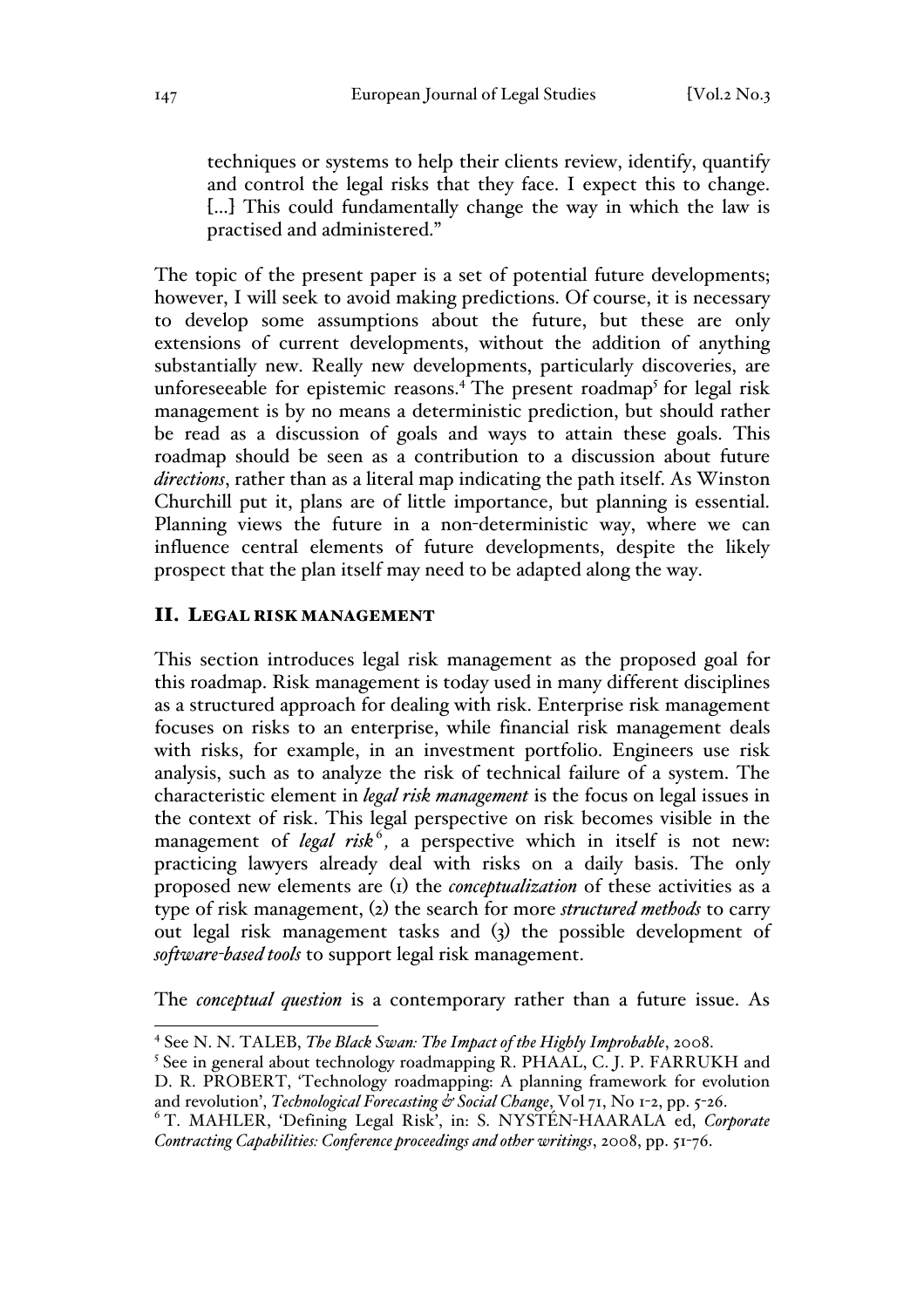Wahlgren<sup>7</sup> has indicated, some of the risk-related work tasks of practicing lawyers can be seen as a type of risk management. According to the ISO, the term "risk management" refers to "coordinated activities to direct and control an organization with regard to risk". $8$  By relating legal risk management to other risk management approaches, we may contribute to the development of a practical theory of proactive legal practice, which today is rather immature. There is an abundance of theory about how to interpret the law, once a problem arises. But legal theory has relatively little focus on how to avoid problems. Understanding and denoting some of lawyers' tasks as risk management tasks provides us with a set of riskrelated concepts and analyses, which may turn out to be helpful also for the analysis of legal risks.<sup>9</sup>

In my opinion, there are few alternatives to the conceptualization of lawyers' risk-related tasks as legal risk management. When a lawyer analyzes potential risks (e.g., when drafting a contract) and how to avoid a negative outcome (e.g., when choosing the best wording for a contract), this may *also* be seen as *risk management*. However, the interesting question is not the conceptual or terminological issue of *whether* lawyers do risk management, but *how lawyers should manage risk.* The answer to this second question will be discussed in the remainder of this section. An analysis of legal risk management *methods* is a necessary basis for a discussion of possible legal risk management *tools*, which will follow in Section III.

## 1. *Legal risk management methods*

Susskind's future of law predicts that "legal risk management, supported by proactive facilities. . . will be available in the form of legal information services and procedures". Could such *procedures* and *proactive facilities* for legal risk management be based on established risk management methods? There have been some suggestions in legal literature to use formalized risk management approaches in law<sup>10</sup>, but so far, legal risk management is, if

<sup>&</sup>lt;sup>7</sup> P. WAHLGREN, *Juridisk riskanalys: mot en säkrare juridisk metod*, 2003.<br><sup>8</sup> I.S.O., *Committee Draft 2 for Risk management - vocabulary*, Guide 73, 2008.<br><sup>9</sup> See further T. MAHLER and J. BING, 'Contractual Risk Manage

Context -- Searching for a Possible Interface between Legal Methods and Risk Analysis', *Scandinavian Studies in Law*, Vol 49, pp. 339-358.<br><sup>10</sup> See K. REID, *Risk-e-business: A framework for legal risk management developed through* 

*an analysis of selected legal risks in Internet Commerce*, University of New South Wales, 2000; WAHLGREN, *Juridisk riskanalys: mot en säkrare juridisk metod*, *supra* note 7; P. KESKITALO, *From assumptions to risk management: an analysis of risk management for changing circumstances in commercial contracts, especially in the Nordic countries: the theory of contractual risk management and the default norms of risk allocation*, 2000; P. KESKITALO, 'Contracts + Risks +Management = Contractual Riskmanagement?' *Nordic Journal of Commercial Law*, 2006, Vol 2 .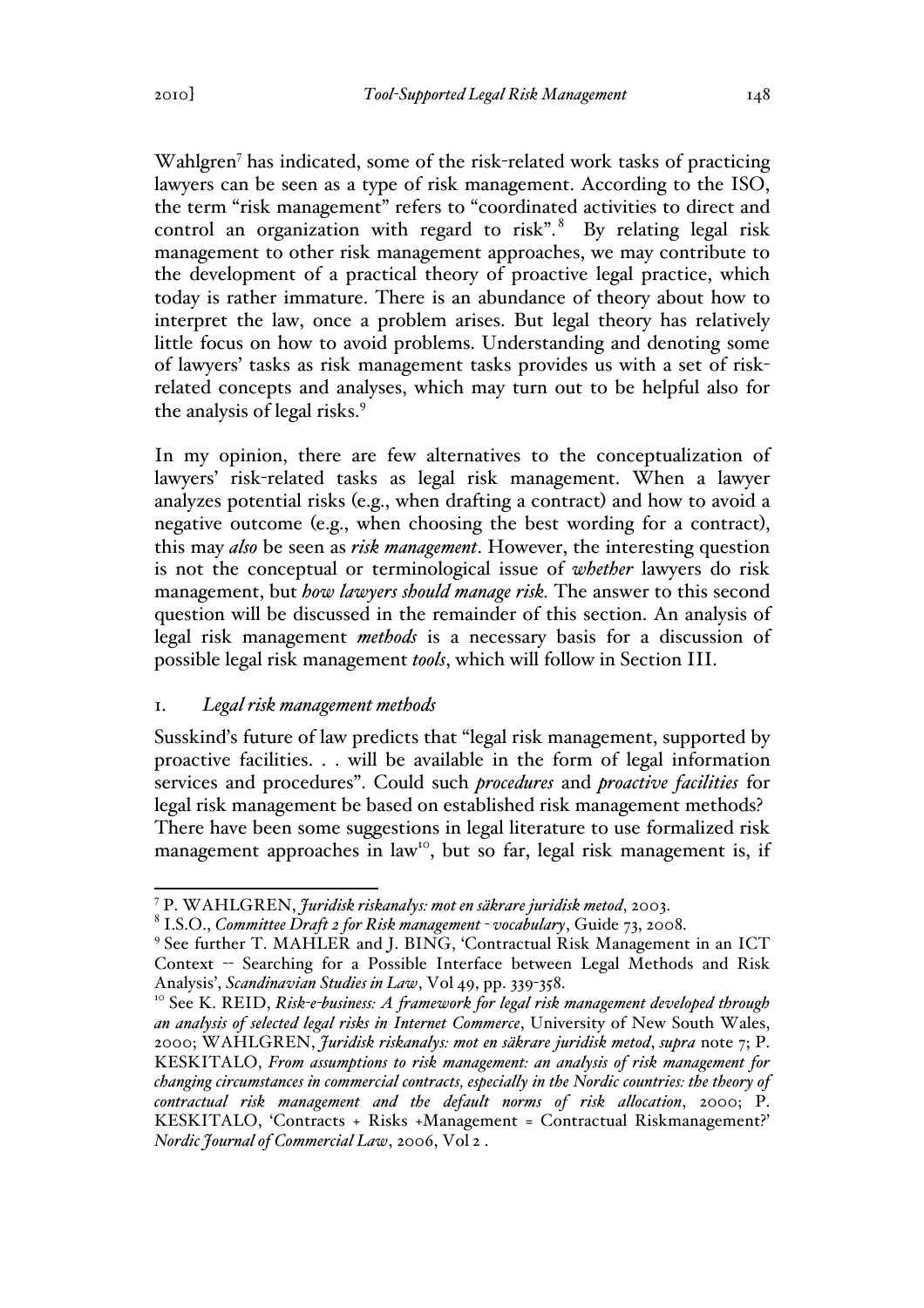anything, still emerging as a methodological approach. The goal for legal risk management is to facilitate the management of legal risk. While risk management also may be carried out informally, there may be some situations and contexts in which a more formalized risk management process and established methods may be advisable. The term *method* is here used as a *codified set of recommended practices*. Interestingly, discussions of explicit practical proactive methods do not have a strong academic tradition in law. However, this does not necessarily indicate that a structured methodological approach is entirely irrelevant for, or inapplicable to, complex tasks typically carried out by lawyers. Rather, the lack of academic studies on practical methods seems to reflect the tradition of leaving the practical methods to the legal practitioners. However, given the increased complexity of legal practice in a diversified international context, it may nevertheless be useful to devote some research efforts to developing practical methods with clear interfaces to methods used in other disciplines.

### a. Risk management

In general, risk management consists of one or more *risk assessments*. Typically, a risk assessment involves risk identification, risk estimation, risk evaluation and risk treatment. For example, a strongly simplified version of an engineering risk assessment may (1) identify the risk of a bridge collapse because it cannot withstand an earthquake (risk identification). Then, (2) the engineer would analyze the uncertainty and assess the likelihood and the consequences of a bridge collapse due to an earthquake (risk estimation). The next step (3) would be to assess whether this risk is acceptable (risk evaluation). Depending on the evaluation results, the engineer would then (4) proceed to discuss the effect and cost of possible technical or other measures to manage the risk (risk treatment). Could a similar approach be used to assess legal risk? This would require a risk assessment that not only focuses on factual events, but also on the application of legal norms to these facts. A legal risk assessment should assess how the application of legal norms may have an effect on the stakeholder.

I suggest as a starting point that a legal risk assessment should concentrate on the identification, estimation and treatment of legal risk. Thus, we need to clarify the meaning of the term "legal risk".

### b. Legal risk

There does not seem to be any agreement about the definition of legal risk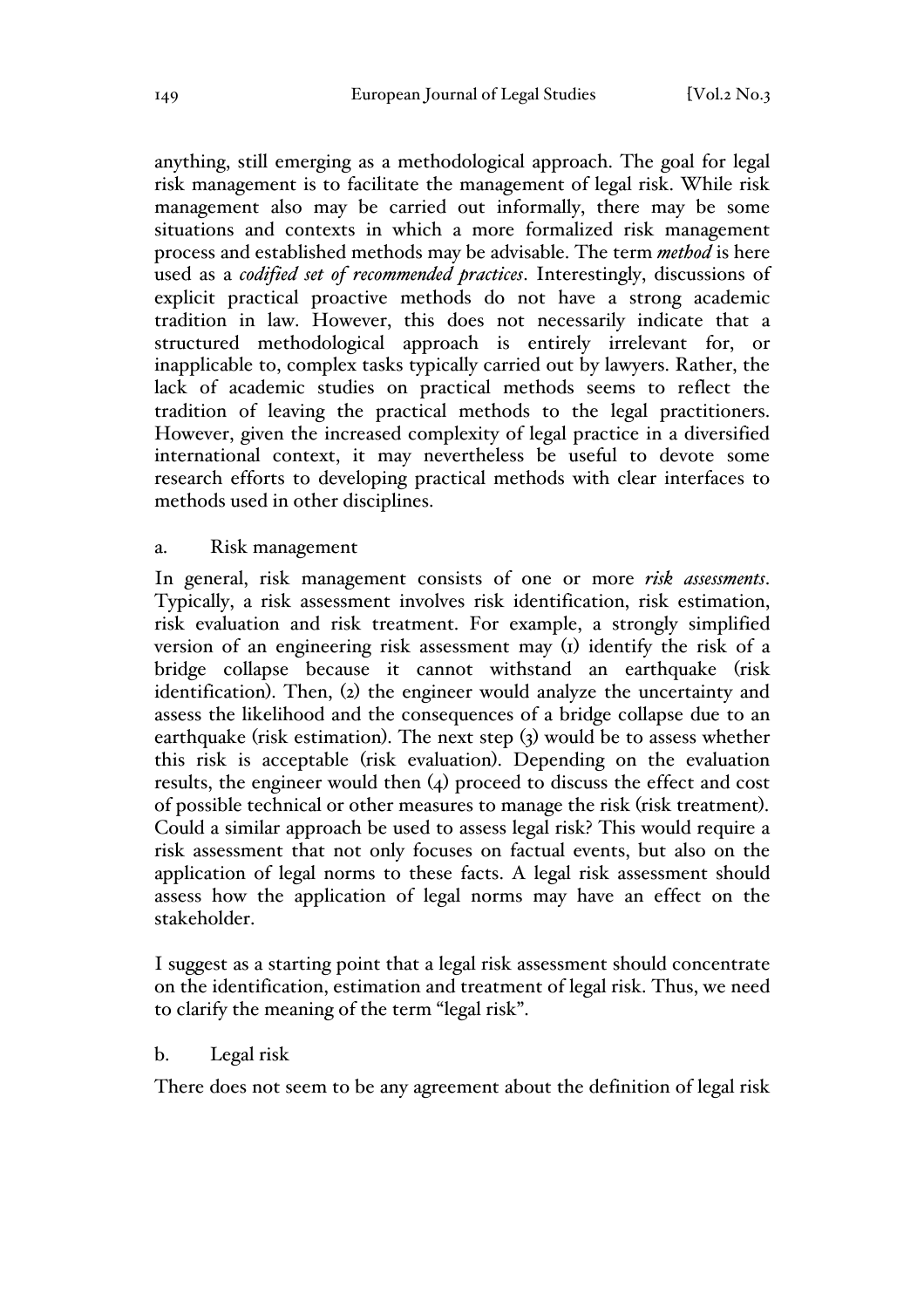in literature and in practice.<sup>11</sup> In particular, it is not clear  $(i)$  whether legal risk implies that there must be uncertainty about the outcome and (2) whether this uncertainty must necessarily be legal uncertainty, or if uncertainty about facts is sufficient. For the purposes of this paper, I suggest the following working definition of legal risk: Legal risk refers to the risk related to a decision in a legal case.

Two observations should be made with respect to this working definition. First, this definition does not focus on how legal risk is caused, but rather on how legal risk materialises (in a legal case). Second, the definition depends on two other terms, namely "risk" and "legal case", which both need to be clarified. There is no need to define risk differently than in other contexts, so I suggest we use the definition contained in the draft revision of the risk management vocabulary, issued by the International Organisation for Standardisation (ISO). <sup>12</sup> There, risk is defined as the "effect of uncertainty on objectives." The use of this definition in the context of legal risk thus implies that also legal risk must be an effect of uncertainty. Uncertainty is defined by the ISO as the "state, even partial, of deficiency of information related to or understanding or knowledge of an event, its consequence or likelihood". An *event* is, according to the ISO, the occurrence or change of a particular set of circumstances. Thus, in the context of legal risk, uncertainty could be the deficiency of information, understanding or knowledge of a legal decision, its consequences or likelihood. Now we need to introduce at least a preliminary definition of the term "legal decision". For the purposes of this article, the term "legal case" refers to any type of decision about facts (circumstances), which is taken based on one or several legal norms.

The term "legal case", as it is introduced here, is meant to include at least two types of rather distinct legal decisions. The *first* type of legal decision is the *legally binding decision* by an actor who holds a particular legal power. The ideal type of the binding legal decision is of course a judge's judicial decision in a court case. However, other relevant decision makers could be authorities or even a third party, like a contract partner, who holds a particular legal power.

The second type of legal decision of relevance for legal risk is the decision which is taken by any actor *in light of the legal norms that apply to the decision*. This type of decision is much less formal and visible than the first type. The decision may not have to be conscious, and it may or may not even be

<sup>&</sup>lt;sup>11</sup> MAHLER, *supra* note 6.<br><sup>12</sup> I.S.O., *supra* note 8.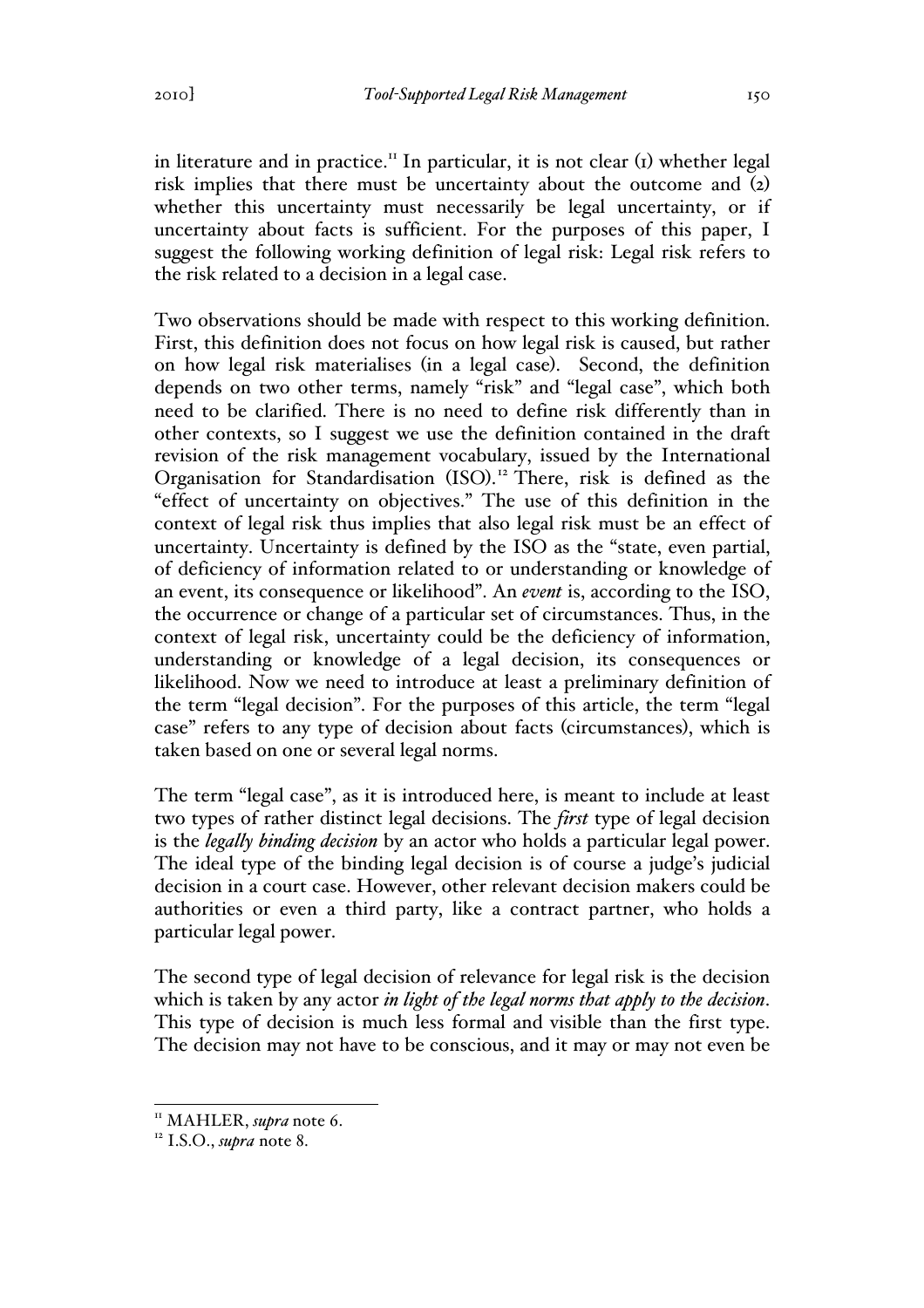easily discernible in the actor's behaviour.<sup>13</sup> This type of decision is not characterized by its bindingness (even though it is possible that the decision has certain binding effects on others), but rather through the direct effect the decision has on the actor's behaviour. One example of this type of decision is a *compliance decision.*<sup>14</sup> The compliance decision is taken by the complying actor, based on the identified set of norms that apply to the decision. An example is my decision to pay a certain sum of money to someone else, *because* I am obligated to do so. Another example of this type of legal decision is the decision to *bear a negative outcome*, without making any legal claim (e.g. for compensation). In both examples, the actor acknowledges the binding force of the legal norms. For lack of a better name, such decisions will subsequently be referred to as an *actor's acceptance of consequences*.

We may ask why it is necessary to include this second type of legal decision when identifying legal risk. Isn't it sufficient to focus on the binding decisions of judges, authorities and others? Doesn't the bindingness of these decisions represent the core element of the law, as a set of binding rules? The answer is a rather simple combination of empirical facts and pragmatic judgment. *First*, very few legal problems are ever brought to court. In most cases we either comply immediately, or after some negotiations, or simply do not comply with the law at all. This needs to be taken into account when we identify how the law may have an effect on us in the future. *Second*, the actor's acceptance of consequences is included because its economic and other effects on the actor are to a certain degree comparable to binding legal decisions. From a practical perspective, I am affected both by a judicial decision which states that I have to pay a sum of money, and by my own decision to comply with my payment obligations. Of course, there are differences between the two types of decisions, and these should not be neglected. In particular, my own decision surely has an immediate effect on me, while a future judicial decision may be uncertain both in terms of whether I have to pay and how much I will have to pay. However, these differences do not justify omitting the second type of decision from the analysis of legal risk.

Instead, we should rather highlight how the two types of legal decisions

<sup>&</sup>lt;sup>13</sup> The actor may (unconsciously) decide to do nothing. For example, an actor faced with an economic loss does not to make any claim, because no claim would have sufficient support in the law. It would be possible that the actor does not even think about the potential option of making a claim.

 $14$  A relevant question is how we should deal with non-compliance. Most likely, noncompliance has a different place in the context of legal risk. Non-compliance may be one of the causes of a legal risk, but not of the consequences. However, this aspect must be left open for the time being.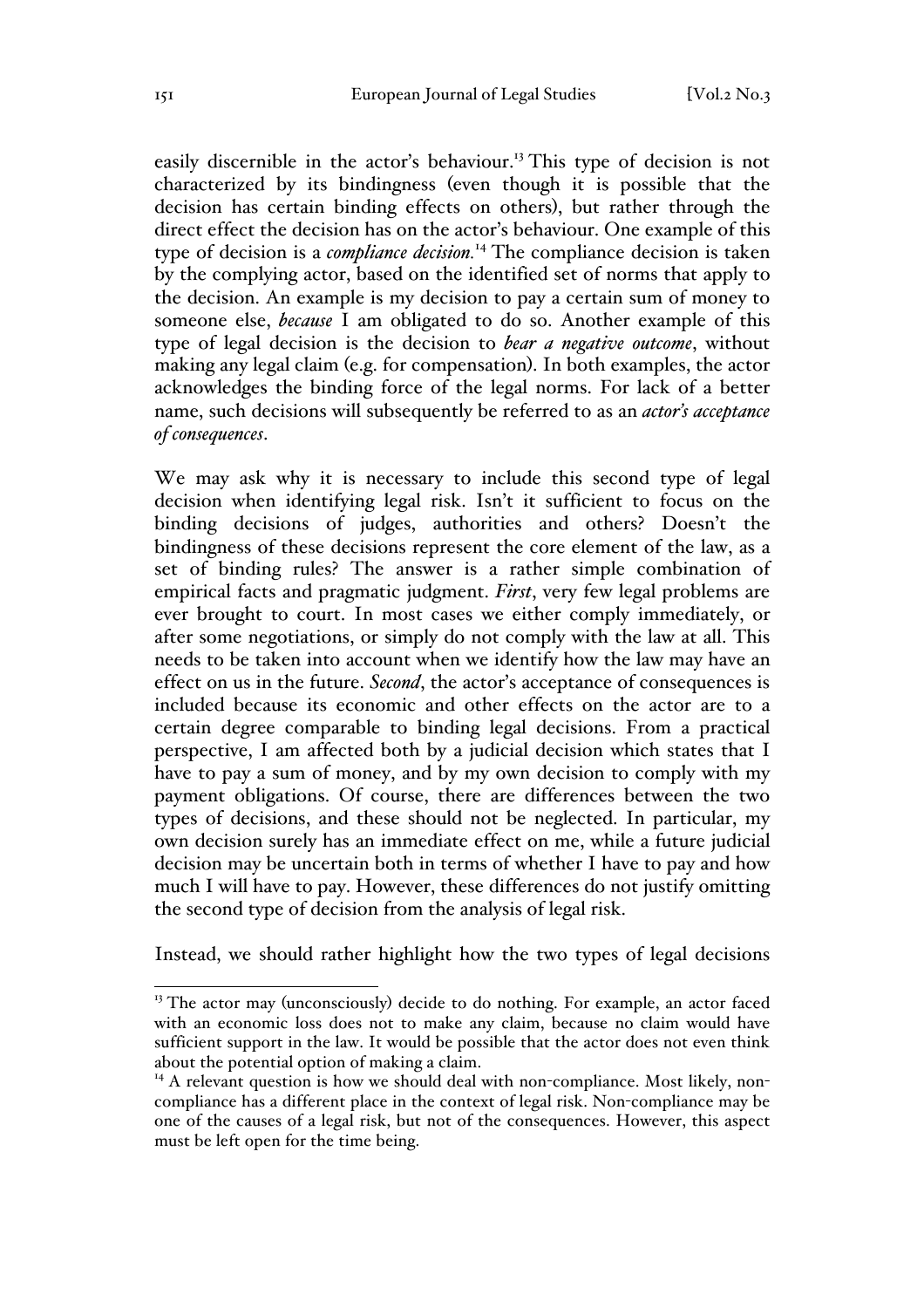are connected. In the case of a binding decision, the actor is forced to consider the effects of that binding decision, particularly in light of a possible enforcement. If the binding decision does not directly initiate enforcement actions, then the actor is again faced with a decision about accepting the consequences of the decision. Thus, the actor's assessment of its options (including in particular to appeal, to do nothing, to await enforcement, or to comply) can again be characterized as the acceptance of consequences. The important point is that both types of decisions may have an effect on the actor's objectives. This potential future effect is the main reason why legal decisions are of key relevance to legal risk assessment.

#### c. Risk assessment method

One key difference between the example of engineering risk assessment and a lawyer's risk assessment is that lawyers typically do not follow a standardized method. However, the following *typical practice* may be discerned by comparing the above procedure to the steps that arguably will be followed by many lawyers when analyzing a future situation. Generally speaking, a lawyer might typically (1) identify risks, then (2) *analyse* how the relevant law (or contract) regulates the issue at stake (*hypothetical application of the law*), and then (3) evaluate whether the legal outcome serves the interests of the client, concluding by (4) proposing to *treat* the risk with adequate measures. These measures could then be implemented by the lawyer's client, based on an informal cost-benefit assessment, which also takes the legal validity of the measures into account. The key difference between the lawyer's assessment and the engineer's risk assessment lies in the fact that the lawyer typically does *not estimate the risk value*, that is, the likelihood and consequences of the risk. At most, the hypothetical application of the law will include an *estimation of a likely legal output*, which depends on legal uncertainty. However, this output is often not quantified in terms of consequences (e.g., financial) and a likelihood value.

Nevertheless, the above legal practice could be understood as a purely qualitative legal risk assessment method, which may be supported by some of the tools described in Section III. In addition, it might in some situations even be useful and cost efficient to go a step further and *estimate risk values*, as it is practised in other disciplines' risk management methods. In the following, I will exemplify how a full-scale semi-quantitative risk assessment method could be used to assess the clauses of a contract.<sup>15</sup>

<sup>&</sup>lt;sup>15</sup> This section is based on T. MAHLER, 'How can we manage contractual risk?' *Contracting Excellence*, 2008, Vol 1, No 5, pp. 15-16.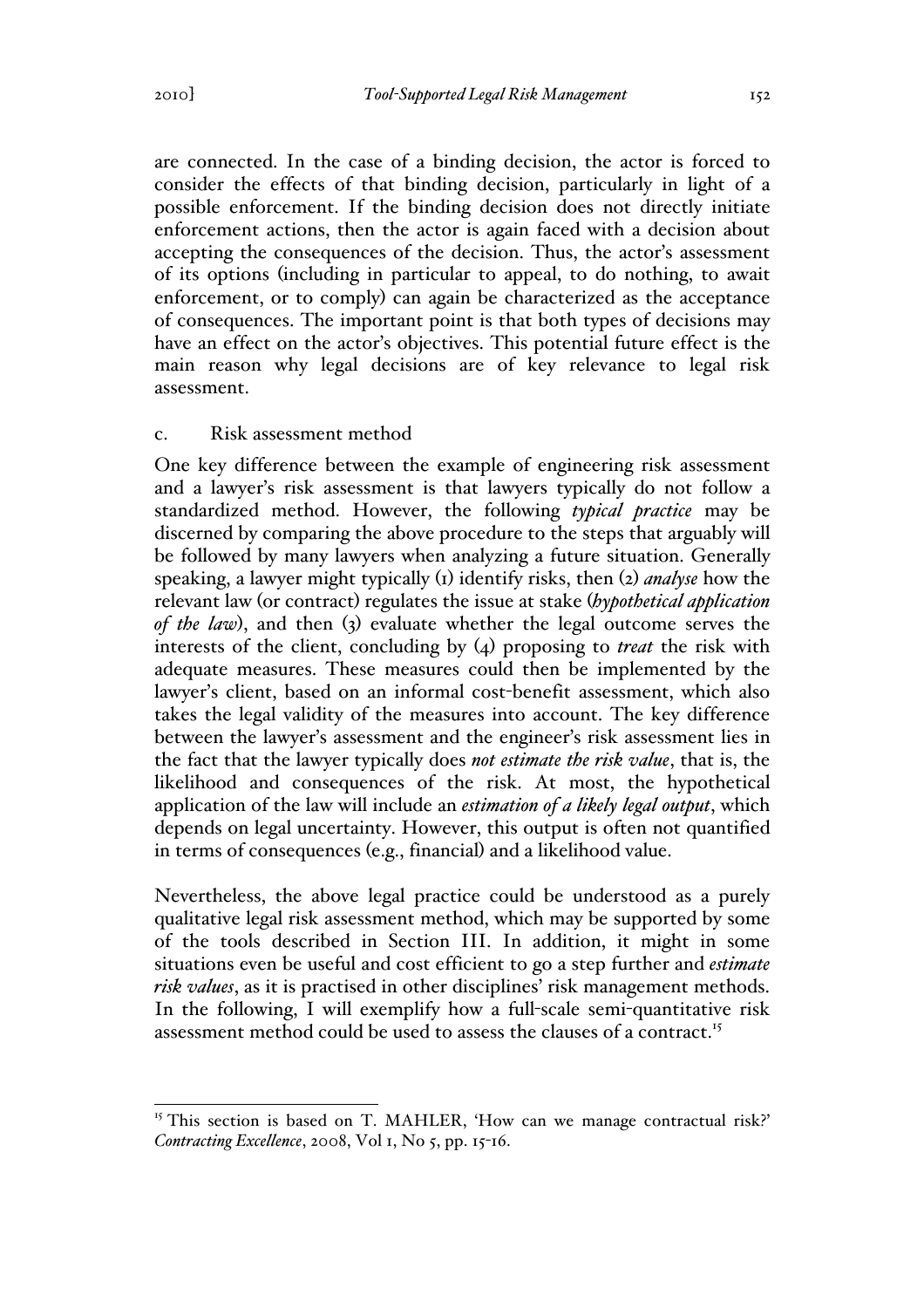#### 2. *Example: contract risk assessment*

The method discussed below is based on an adaptation of existing international standards for risk management to the requirements of a contract analysis. The relevant standards include the Australian Standard AS 4360/2004 and the currently available draft version of the upcoming ISO standard 31000, "Risk management – Principles and guidelines on implementation". The process of risk management is a continuous one, which is carried out through *risk assessments*. If we want to examine a contract in a formalized risk assessment, then some of the steps specified in the above-mentioned standards need to be adapted. This article may be complemented with literature on the use of the Australian Standard, which explains the details of the general process that cannot be sufficiently covered here.<sup>16</sup>

A contractual risk assessment can consist of the following steps:

Specify the context, target and scope of the risk assessment. What exactly do you want to analyze?

Identify risk, that is, describe possible events and legal decisions (legal cases), based on the contract clauses as applied to the contractual relation. Based on the contract clauses and the business context, what legal decisions may have an effect on the stakeholder?

Estimate the likelihood and consequences (for example, monetary) of each identified risk. The estimation of likelihood should consider both the likelihood of facts and a relevant interpretation of the contract clauses.

Evaluate the risks, distinguishing between acceptable risks and those risks that should be considered for treatment. This evaluation should be based on both the risk values (that is, high or low risk) and a suitable set of decision criteria.

Consider how risks can be treated through practical measures or a suitable contract amendment.

The decision about treatment implementation depends on a costbenefit analysis.

Consider the following scenario. The management at an automotive supplier requests that a lawyer assess the general purchasing terms and conditions of a car manufacturer. Let us assume that the supplier's management has had positive experiences with risk management in other

 <sup>16</sup> STANDARDS AUSTRALIA and STANDARDS NEW ZEALAND, *Risk Management Guidelines Companion to Australian/New Zealand Standard AN/NZS 4360: 2004 (HB 436:2004)*, 2004. See also STANDARDS AUSTRALIA and STANDARDS NEW ZEALAND, *Legal risk management,* 2007.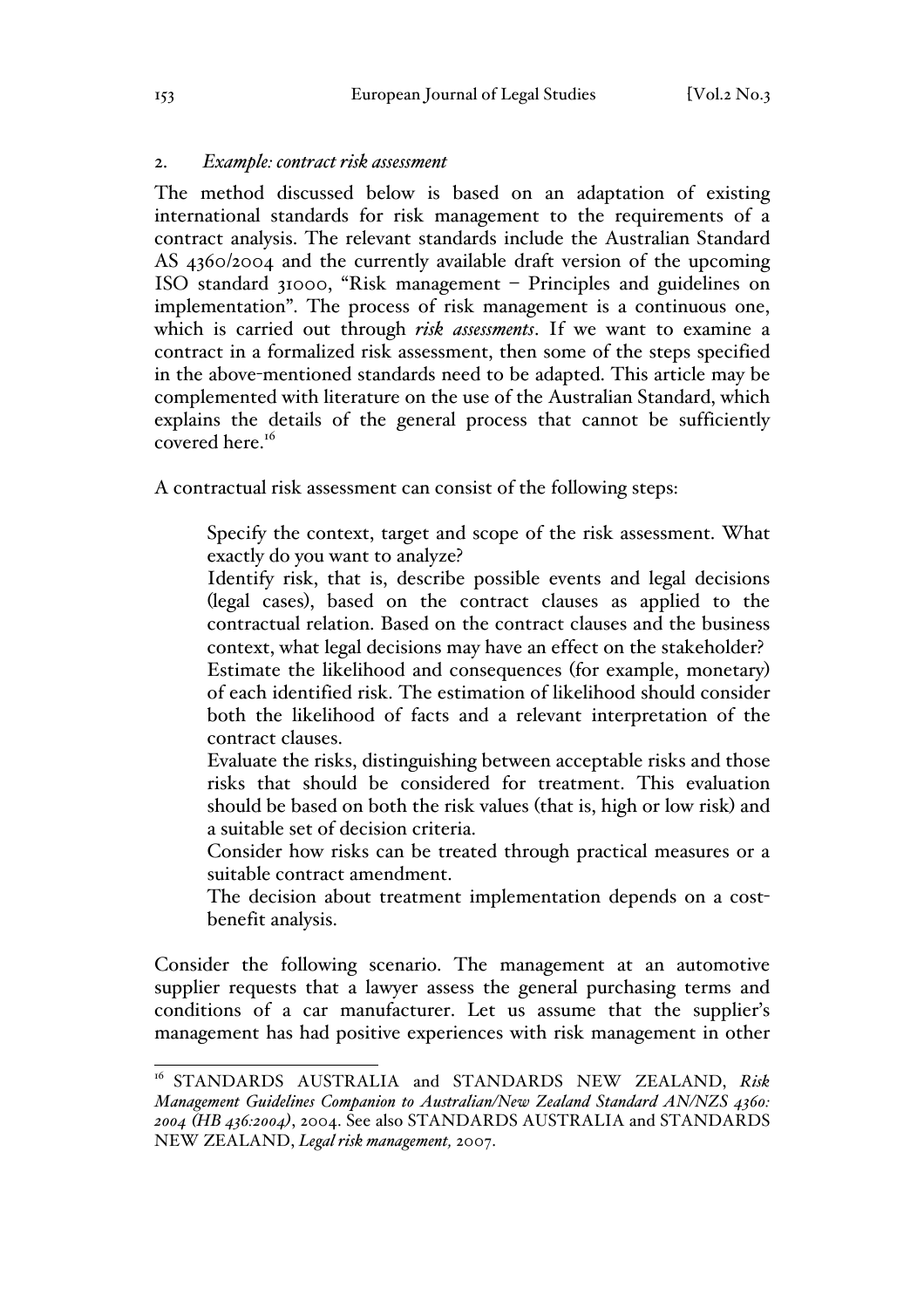contexts, and suggests that the lawyer use a standard risk management method. The overall objective is to negotiate a side letter, containing more beneficial terms and conditions regarding those contract clauses that imply too much risk. As a preliminary step in preparing and negotiating this side letter, the lawyer has to clarify *how risk management can be applied to contract drafting*.

The idea of relating contracting with risk management is in itself not new, but there is relatively little literature on how contractual risk management should be carried out in practice.<sup>17</sup> In the following, we will take a closer look at the steps introduced above as they relate to contractual risk assessments. The method has been applied in practical case studies, including the above-mentioned scenario, and is currently under evaluation.

## a. Context, target and scope

Every risk assessment should start with specifying its exact scope and target, which in our context needs to be related to the rules in a contract. Depending on the time available and the importance of certain issues, the risk assessment could *target* either the whole contract or selected parts of it. Of course, if parts of the contract are excluded from the formal risk assessment, they should still be assessed less formally outside the risk assessment. The *scope* of the assessment depends on the client's requirements to cover, for example, certain types of risks or to analyze a particular set of documents. It may be necessary to spend some time on establishing the *context* and describing what the contract aims to regulate. Preferably, this background information should be well-documented and available for review during the remaining assessment steps.

The quality of the risk assessment results depends to a large extent on the available experience about, and knowledge of, the domain in question. Typically, few individuals have a comprehensive understanding of all relevant aspects of a complex business contract. A lawyer is competent to analyze the contract clauses, but often lacks detailed operational knowledge. Similarly, technical experts may lack detailed information about the financial and legal consequences of technical problems. For complex commercial contracts it may therefore be advisable to carry out a contractual risk assessment with a suitable *inter-disciplinary team* of *experts*, covering, for example, legal, financial, technical, market and other

 $17$  See in detail, T. MAHLER, 'The State of the Art of Contractual Risk Management Methodologies', in: H. HAAPIO (ed), *A Proactive Approach to Contracting and Law*, 2008, pp. 58-72.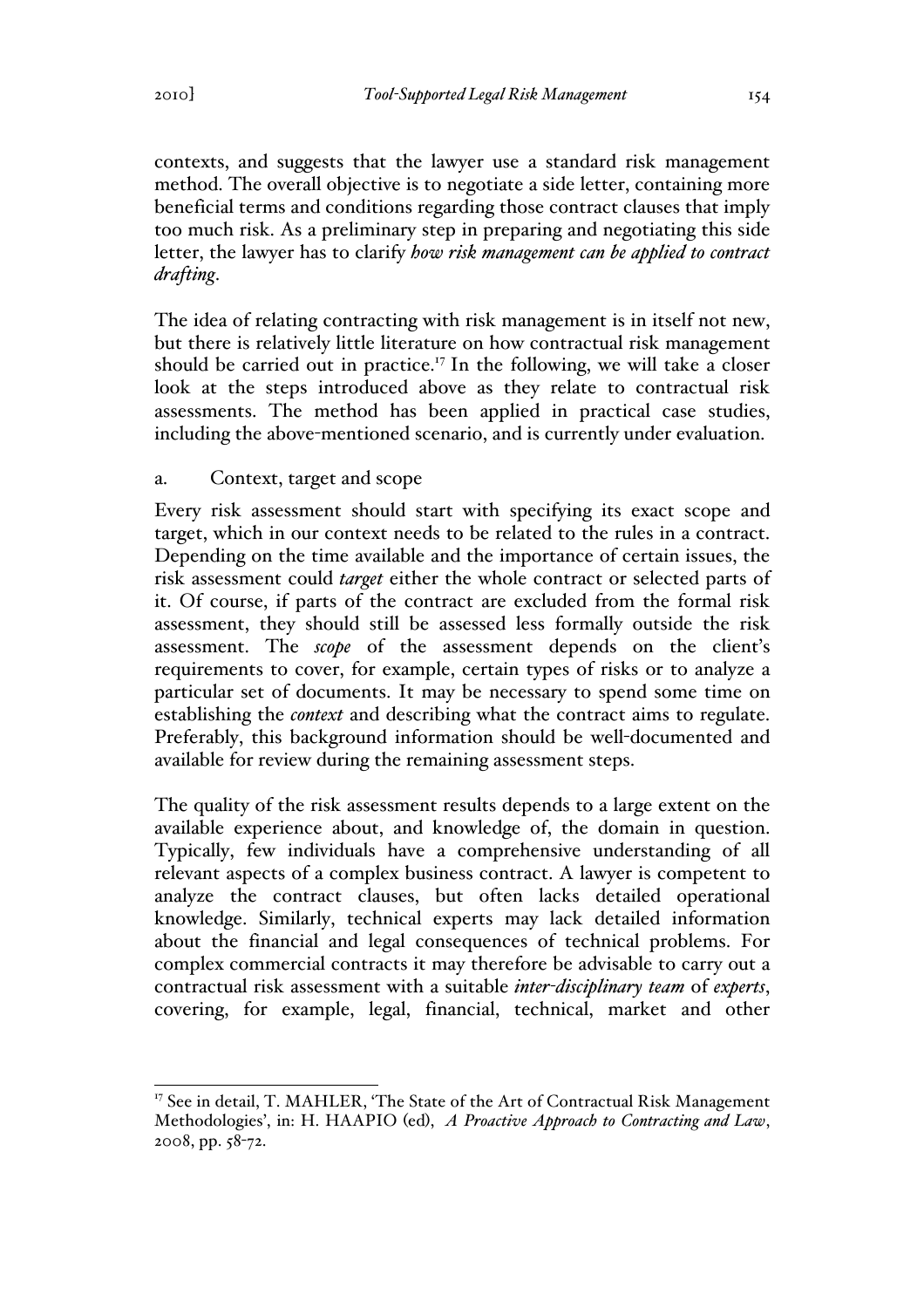perspectives.<sup>18</sup> A lawyer with experience in risk management could lead the assessment if the main focus is on legal aspects.

Every risk analysis focuses on identifying events (including legal decisions) that may impact the client's objectives or key assets. Therefore, the assessment should specify what the client wishes to protect, by listing relevant *objectives* (including the protection of its *assets*). It is also useful to initially set out how risk will be documented and measured (for example, quantitative or qualitative *risk values*) and what *criteria* for risk evaluation the client wishes to use. Guidance on the latter questions is available, for instance, in literature on the use of the Australian Standard for risk management.<sup>19</sup>

#### b. Risk identification

The second step consists of identifying the risks. In general, this involves identifying what, why, where, when and how *events* could impact the achievement of the organization's objectives or the value of its assets. In the context of a contract draft, we are particularly interested in legal decisions that are based on the contract text. Therefore, one possibility for risk identification is to analyze one clause at a time, seeking to find out *how each clause could lead to a legal decision that impacts the organization's objectives or assets*. In practice, this involves brainstorming about likely facts and subsequent decisions that could negatively impact the client's objectives. In this context, the risk identification also needs to consider the *interplay between different contract rules,* which may be relevant to a legal decision. For many decisions, several clauses need to be read in a suitable combination. For example, the contract may include a clause that obligates the supplier to pay consequential damages in case of delay. In order to assess the risk, the analysis of course also needs to assess what impact the applicable law and other relevant material may have on the rights and duties of the contract parties. The outcome of this step is a list and a description of possible future legal "cases", which should include a description of both the anticipated facts and the likely legal assessment thereof. Such "cases" may be either binding decisions by courts or other authorities, or the actor's acceptance of consequences, in recognition of the legal norms included in the contract or in the background law.

 $18$  However, the costs of such a comprehensive analysis will only be justified for exceptionally high-value or high-risk contracts.

<sup>19</sup> See e.g. STANDARDS AUSTRALIA and STANDARDS NEW ZEALAND, *Risk Management Guidelines Companion to Australian/New Zealand Standard AN/NZS 4360: 2004 (HB 436:2004)* .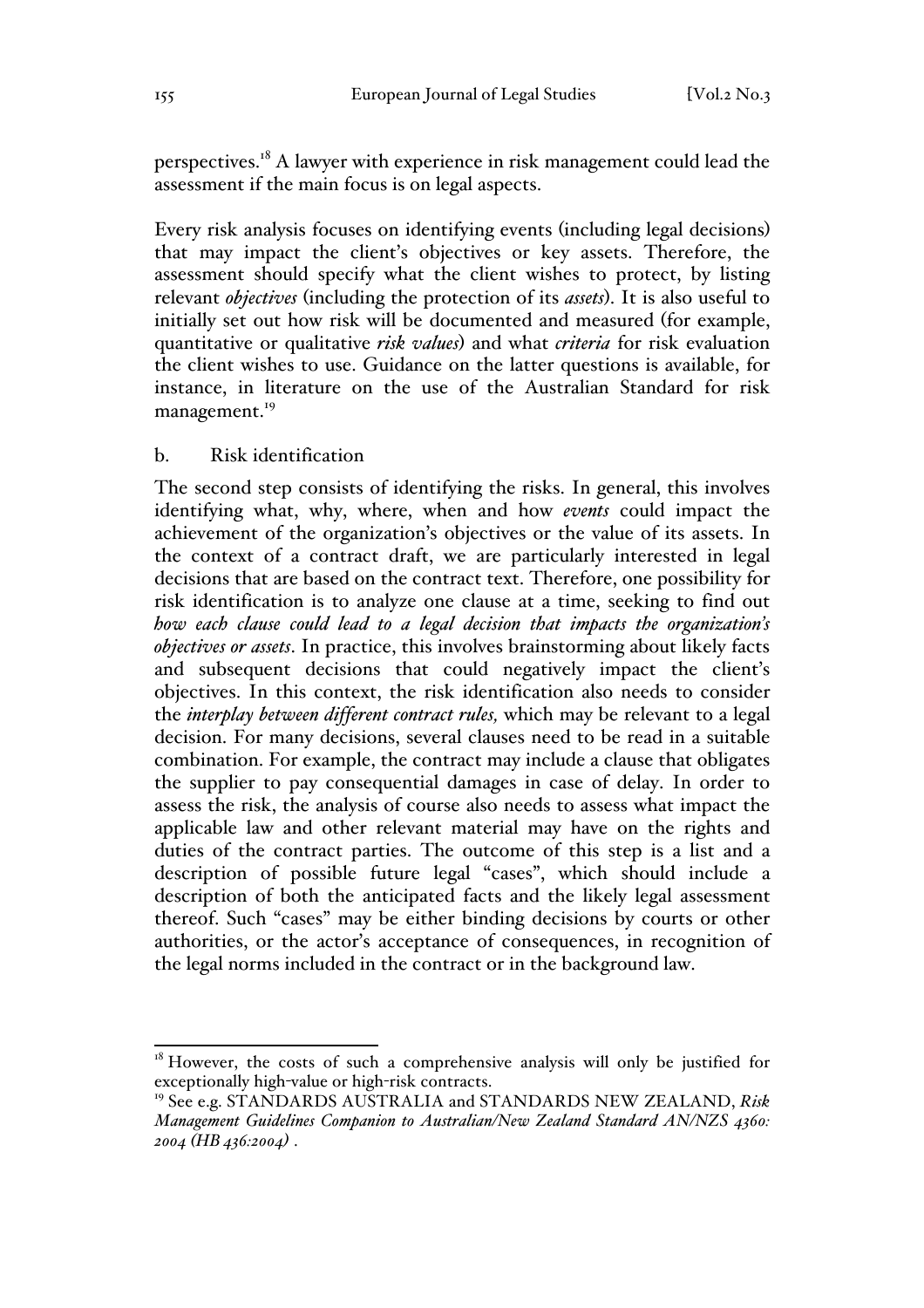## c. Risk estimation and evaluation

The analysis could subsequently make an effort to estimate the likelihood and consequence values for all identified legal decisions. The *consequence* value is an estimation, for example, of the monetary consequence of the legal decision. The *likelihood* value is an estimation of the frequency or probability of the decision. The likelihood of the decision may directly depend on the rules contained in the contract. Because the interpretation of the rules is not always certain, this uncertainty should be directly included in the analysis. The likelihood of the legal decision may thus depend on *likely facts* and a *likely interpretation of the contract*. For example, the analysis can combine the assessment of the *factual* likelihood of a delay with an estimation of the *legal* likelihood of a particular contract interpretation that implies a payment obligation in case of delay. For example, the legal likelihood may be that it is unlikely that the contract can be interpreted to the effect that the client has to pay damages for delay. Likelihood values can be combined based on the basic rules of probability, which can not be covered in any detail here.<sup>20</sup>

The combination of *likelihood* and *consequence* values renders the risk value, according to which the analyst can prioritize the risks. Subsequently, the team should *evaluate* which risks can be accepted, for example based on their low risk value, and which need be considered for treatment. This evaluation should be based on the client's risk appetite, the balance of risks and benefits in the contract and other criteria, for example, the degree of influence the client has on the manifestation of the event. However, great care has to be exercised with the use of risk values. If the empirical basis for the risk estimation is shaky, as will often be the case in the early phases of a contractual relation, then one should be even more cautious about understanding risk values as reliable and exact predictions of the future. Rather, the risk values should be used as one out of several relevant inputs in a discussion about adequate risk treatment measures.

## d. Risk treatment and cost-benefit

The final phase focuses on how the identified risks can be treated. There are two key types of treatment of particular relevance to contracts. First, the risk may be treated by *practical measures* that ensure that a particular legal decision is less likely to happen, or will be less costly. Second, it may be possible to *amend certain contract clauses during contract negotiation*. For example, if the contract includes a clause about consequential damages in case of delay, and the risk analysis team considers that there is a risk that the supplier will have to pay a substantial sum in damages for delay, then

<sup>&</sup>lt;sup>20</sup> For details see I. HACKING, *An introduction to probability and inductive logic*, 2001.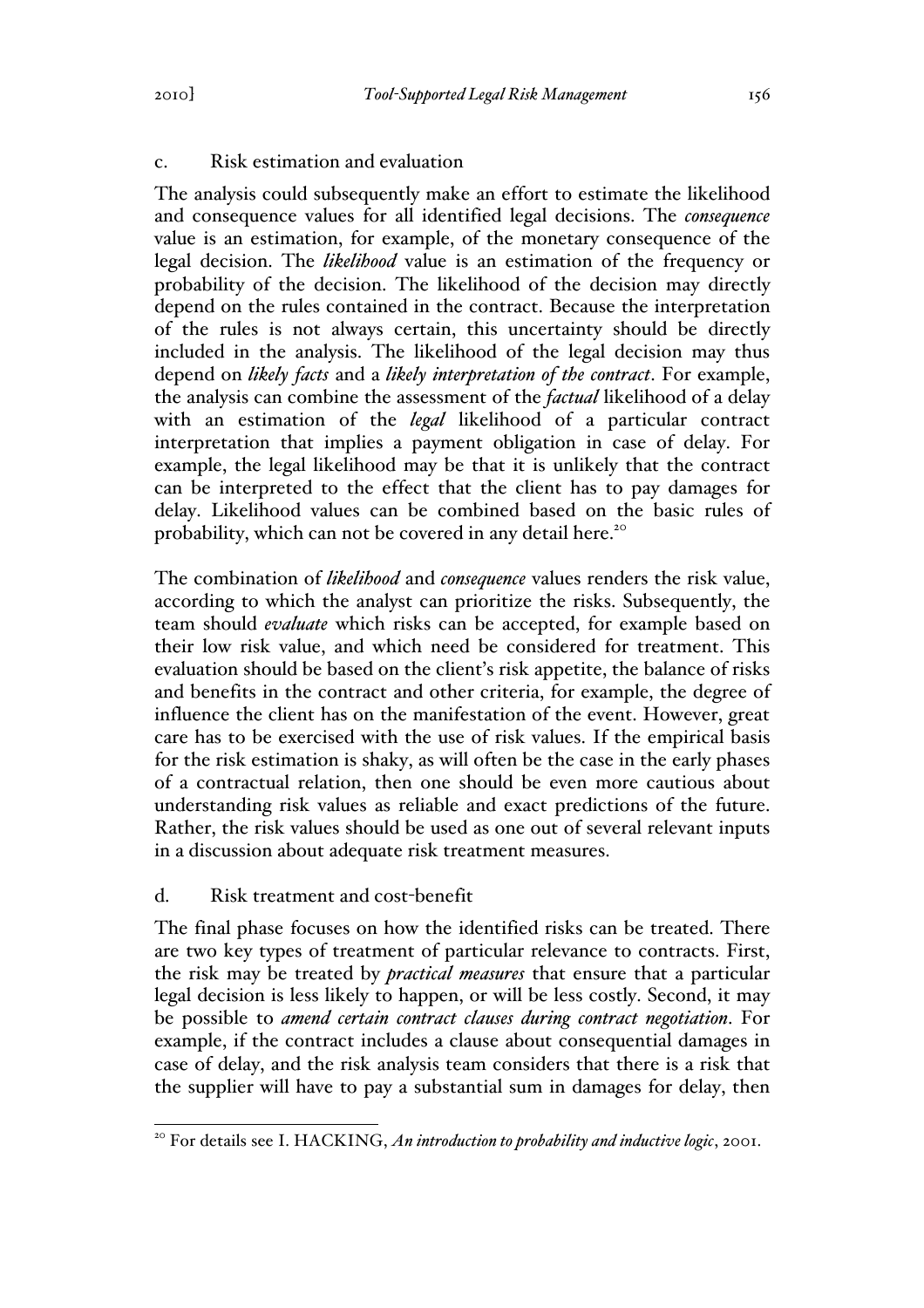the treatment options include both contract amendment (e.g. liability limitation or liability exclusion, the details of which depend on the applicable law) and practical measures to reduce the likelihood of delays. The choice among the treatment options depends on a *cost-benefit analysis*. The benefit corresponds to the anticipated effect of the treatment on the risk level. This benefit needs to be related to the estimated cost of implementing the treatment. The cost-benefit analysis thus results in a recommendation of actions to manage the identified risks, which can be presented to the decision maker.

#### 3. *A methodological supplement*

It is difficult to anticipate the potential role of the above introduced approach within the portfolio of proactive legal methods available to lawyers. Today, there is no standard way of analyzing risk in a legal context. <sup>21</sup> While engineers, IT security experts and enterprise risk managers are increasingly using standardized assessment methods, we lawyers seem to use experience-based heuristics to manage complexity and risk. This established approach has worked well in the past, and we should be very cautious about replacing it. In fact, given the immaturity of methods for legal risk management, it is so far an unrealistic alternative for the daily practice of most practising lawyers. Structured legal risk management should *not replace* existing legal methods, but it could support and accompany existing approaches as a supplementary method. The above described semi-quantitative method for contract risk assessment could be used in a situation where:

there is a need or desire to obtain a more comprehensive and detailed understanding of the risks inherent in a contract compared to a traditional non-formalized analysis;

the contract text is stable during a sufficient time to carry out the analysis; and

sufficient time is available for a detailed assessment — the necessary time depends on how selectively the assessment scope is chosen, but the required time for a detailed risk assessment could easily be several times the duration of a traditional contract analysis.

Legal risk management methods may be used for other purposes besides contract analysis. There are several incentives for adopting a structured approach to legal risk management. For example, in an enterprise risk management (ERM) assessment, the general counsel of a company may be asked to identify and estimate risks within his or her field of responsibility. In this case, the general counsel would need to follow the established

 <sup>21</sup> MAHLER, *supra* note 17, pp. 58-72.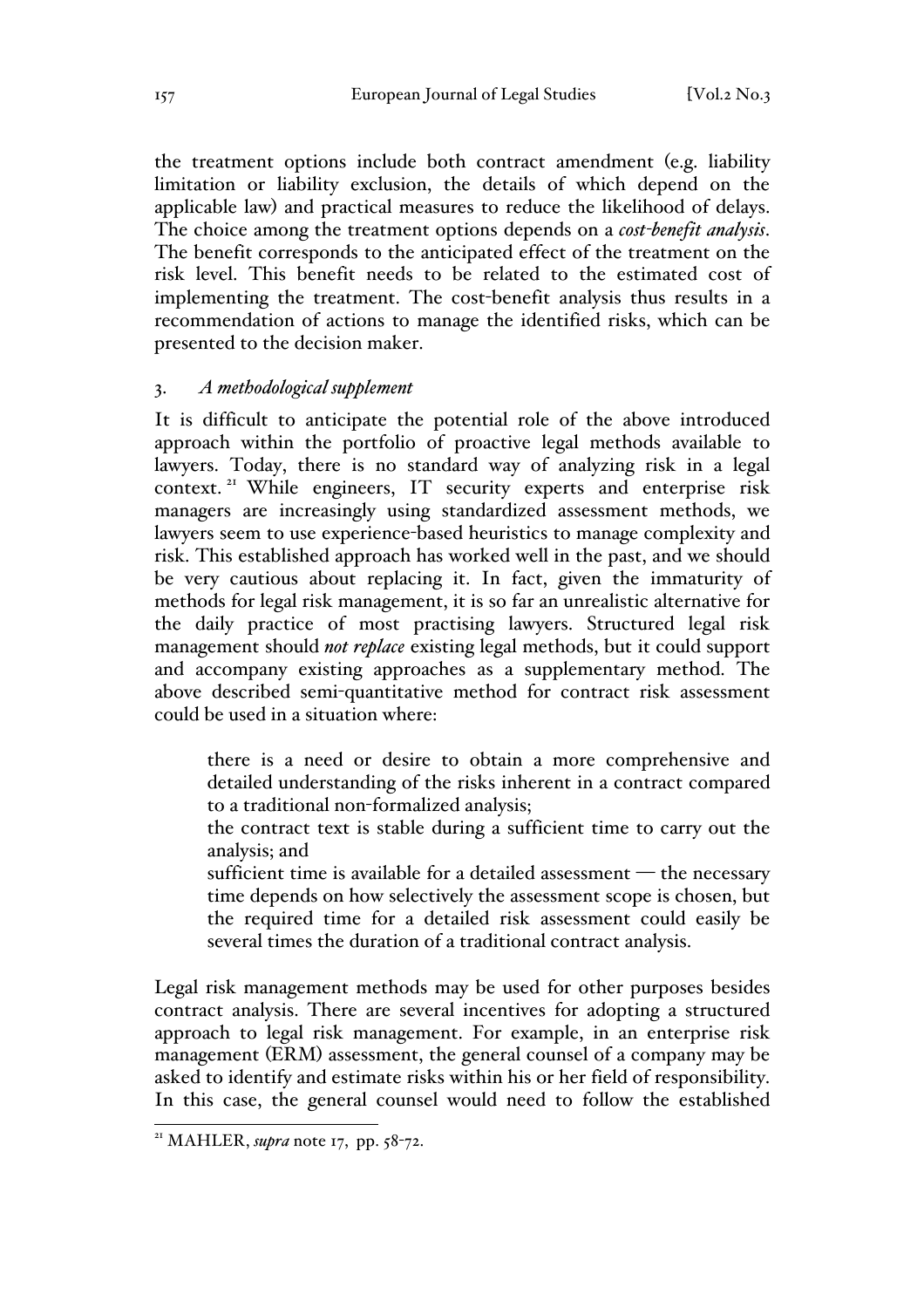ERM method to identify and estimate risk. The need for sufficient overall risk management in a company may subsequently require the law department to identify and estimate risk in their daily practice in order to be able to report consistently. The dynamics of the largely soft-law based trend towards ERM and its implications for legal practice are difficult to anticipate. In some countries, including Germany, some companies are already required by law to have consistent ERM systems. Such requirements could be extended in the future.

Similarly, a systematic approach to risk management may be requested by customers of legal services. For example, the handbook for legal risk management, issued by Standards Australia and Standards New Zealand, encourages its readers to request that their legal advisors follow a systematic risk management approach.<sup>22</sup> However, a key problem with risk management is that it is rather time-consuming, costly and complex. Therefore, any success of the methodological approach may partly depend on adequate and efficient tools.

# III. TOOLS FOR LEGAL RISK MANAGEMENT

Risk management is cognitively challenging because the analyst and any other involved experts typically need to handle and take into account a rather complex set of statements about what may happen in the future, in addition to estimations of possibly dependent values of likelihood and consequences. Therefore, risk managers often use targeted software tools, which simplify risk identification, estimation, evaluation, treatment and, not least, communication. Of course, because enterprise risk management and financial risk management are carried out differently, they are supported by specialized tools  $-$  the same would have to be true for legal risk management.

How could the above introduced method for risk management be supported by tools? I will propose three complementary approaches, which could be implemented in combination or separately. The three approaches follow naturally from the risk management method. The keywords are (1) legal risk management *procedures and processes*, (2) support for the difficult tasks of risk identification and estimation, which may involve communication between lawyers and non-lawyers, and (3) the implementation within, or interoperability with, existing legal information systems. Moreover, all three types of tools or systems may cautiously introduce selected elements of automation.

 <sup>22</sup> STANDARDS AUSTRALIA and STANDARDS NEW ZEALAND, *Legal risk management* .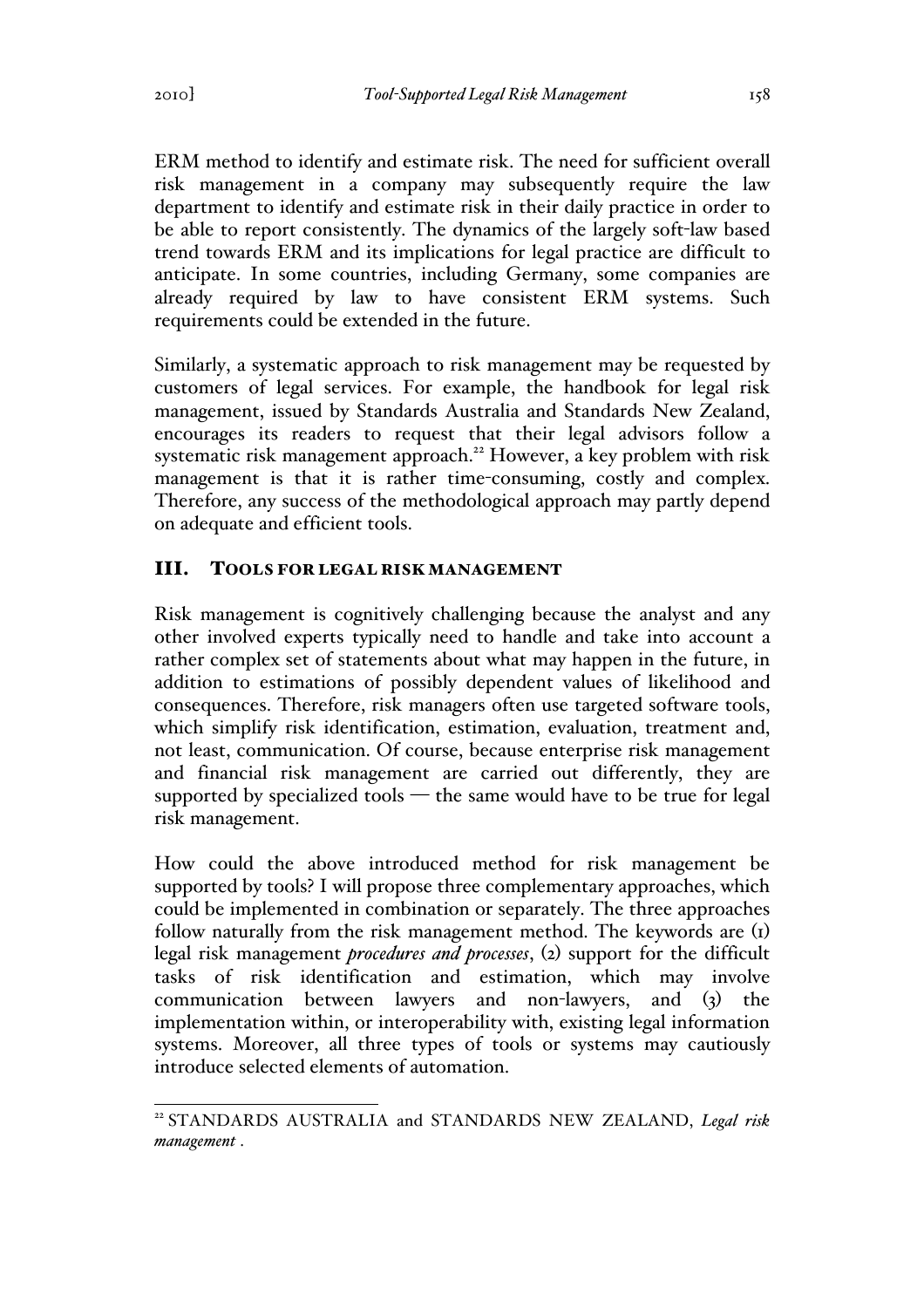### 1. *Legal risk management process and administration*

Tools that structure, simplify and facilitate a coherent analysis are often used to support risk management in other fields. Typically, risk managers need to capture and document the identified risks, their values and potential treatments. These administrative functions are already available in existing risk assessment tools. A good risk assessment tool assists the risk analyst in carrying out the relevant analysis steps in a suitable order, and helps to document all results in a consistent way, ideally in a reusable fashion. However, existing tools are insufficient in a legal context, because legal aspects are typically not adequately integrated into these analyses. Moreover, most risk assessment tools are discipline specific and focus on financial, technical or other issues. Nevertheless, tools from other disciplines, in particular enterprise risk management, might be adapted or extended to support legal risk assessments.

### 2. *Graphical tools to support risk identification and assessment*

The second type of tools is likely to be more challenging than the above process and administration tools. Risk analyses often involve brainstorming activities in interdisciplinary groups of experts. This part of risk analyses is often rather difficult, because it requires (1) discussions and agreement about what may happen in the future, (2) the intellectually challenging estimation of probabilities and (3) the estimation of financial or other consequences of events. Different experts will often have diverging views about all of these aspects. This is arguably even more difficult if the risk estimation is not limited to the likelihood of "facts" but also includes the likelihood of "legal outcomes".

For example, imagine a company that wishes to assess the risk of a particular technical failure leading to liability according to the clauses of a major contract, in the context of the applicable background law. In this example, an engineer would be able to estimate the likelihood of the technical failure, and a lawyer may need to be consulted when the legal consequences are assessed. In the same example, the risk analysis might also need to assess the legal and contractual consequences of market changes, e.g. major raw material price increases. In this case, it would be useful to convene lawyers, engineers and managers together, in order to discuss and estimate the risk consistently. This clearly requires communication and mutual understanding of the others' disciplinary perspectives. Of course, such communication already happens, and is often successful. However, sometimes such communication may be challenging due to the different methods and concepts used by the different disciplines. Just imagine a meeting where the lawyer brings the customer's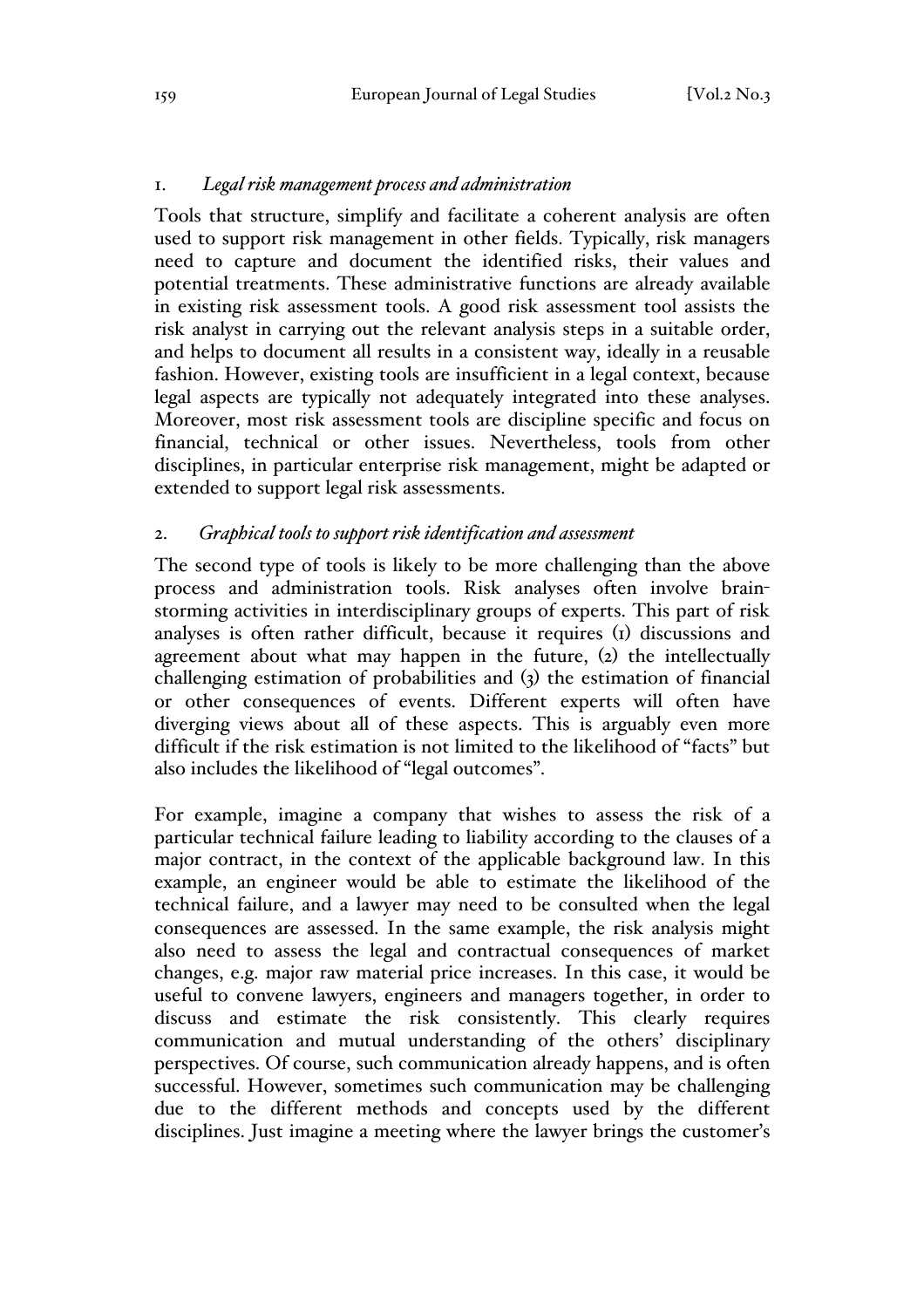general terms and conditions of purchase, under which the product will be supplied (45 pages), together with a book about the applicable law. The manager or the chief risk officer presents a set of spreadsheets that include financial information and risk estimates. The engineer contributes a set of technical drawings and the results of the engineering risk analysis (e.g. a failure modes and effects analysis, FMEA). Such an imaginary, but not unrealistic, meeting illustrates the clash of intellectual concepts behind the different disciplines which need to participate in the risk assessment.

My (unverified) impression from talking to managers and engineers in several companies is that *such meetings often do not happen* at all. Instead, the manager would at best send an e-mail to the lawyer, who then assesses the contract separately, with limited or no regard to the business and technical issues at stake.<sup>23</sup> At worst, the lawyer will not at all be consulted by the decision maker, perhaps to avoid a delay in the contracting process or in anticipation of an incomprehensible and lengthy legalese statement, which is not related to the technical and business issues at stake.

This *communications problem* may be amongst the *causes* for Susskind's observation<sup>24</sup> that "legal problems of today are often symptomatic of delayed legal input". Susskind assumes that "earlier consultation should result in users understanding and identifying their risk and controlling them before any question of escalation." However, if communications problems are amongst the causes for *delaying* legal input, then these communication problems may need to be addressed by lawyers and their customers or colleagues. The difficult communication regarding identified risks, their estimation and treatment needs to be supported by a number of complementary approaches, including education, improved internal culture in an enterprise and, possibly, IT tools.

*Tools for communication support* should of course be inspired by solutions that have proved successful in other disciplines. In computer science, graphical models are often used in systems design and analysis to illustrate the intended functions of the IT system. The Unified Modelling Language (UML) is a graphical language used for visualizing, specifying, constructing and documenting the artefacts of a software-intensive system. The UML offers a standard way to write a system's blueprints, including conceptual aspects such as business processes and system functions as well as concrete features such as programming language statements, database schemas and

 $23$  Such an assessment is likely to follow the traditional method as introduced above, in the introduction to section II.1. This may, of course, be sufficient for standard cases. However, if the issues are complicated and the law department or law firm has little experience with this type of business, more communication may be necessary. <sup>24</sup> *Supra* note 1.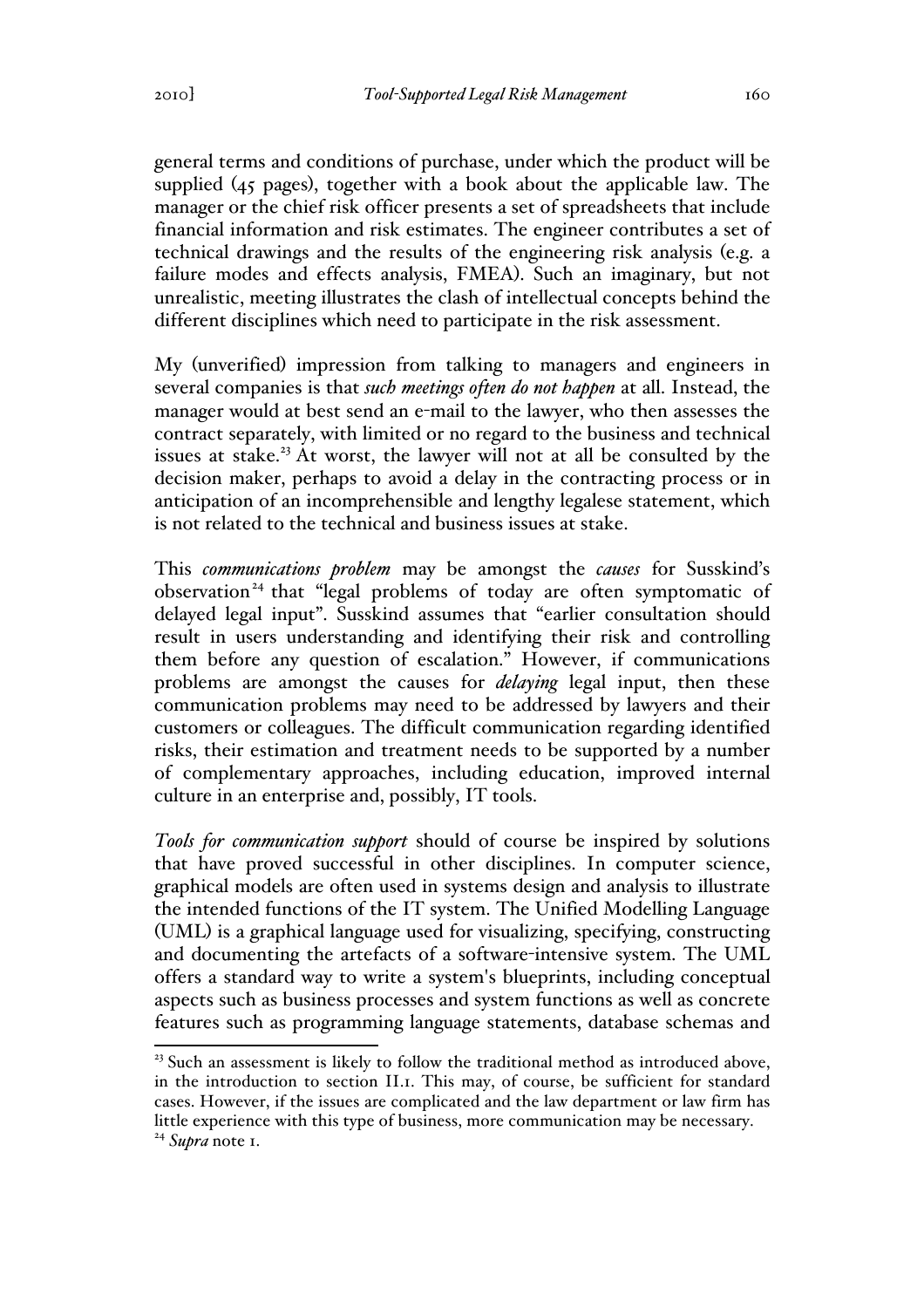reusable software components.<sup>25</sup>

*Visualization* is an interesting approach in the legal context because some of the problems outlined above are not that different from the underlying analytical challenges of IT systems development, despite the obvious differences. IT systems development needs to deal with complex technical issues related to hardware and software, and the end product is essentially code, which may be unreadable by humans. This code has a mathematical and logical basis, but what counts is ultimately whether the IT system fulfils the users' requirements, i.e. whether the system works for and with human beings. The latter aspect is captured best in graphical models, which can be understood by non-experts who participate in the specification of the system requirements. Because the code may be illegible, one uses simple graphics to facilitate informed decision making during systems development.

*Code* is not an unknown concept for lawyers, as observed by Lawrence Lessig,<sup>26</sup> who refers to laws as "east coast code" and to technology as "west coast code". However, problems with the readability and understandability of code are treated rather differently in computer science and in law. This is obviously partly related to the fact that source code is not written in natural language and thus may be both *highly complex* and *very difficult to read*, while legal texts do use natural language. Legal texts may be *difficult* to understand for the inexperienced, but they should normally not be completely incomprehensible (even though there are sufficient examples of incomprehensible legalese nonsense). <sup>27</sup> Moreover, it cannot be neglected that understandability problems arise for completely different reasons. In most cases, "legalese" is used as a matter of tradition, and legal terms are used because of their specific legal meaning in the relevant legal community (as a *terminus technicus*). However, in some cases, the use of excessive legalese may even be employed as a strategy to inhibit the other party from understanding and appreciating its risks.<sup>28</sup> In any case, legal work also has to face the problem of code which is difficult to read,

 $25$  For an introduction to the UML, see www.wikipedia.org. For more details, see M. FOWLER, *UML distilled: a brief guide to the standard object modeling language*, 3<sup>rd</sup> ed., 2004.. A comprehensive work is  $\overline{J}$ . RUMBAUGH, G. BOOCH and I.  $\overline{J}$ ACOBSON, The unified modeling language reference manual,  $2^{nd}$  ed., 2004.

<sup>&</sup>lt;sup>26</sup> L. LESSIG, *Code version 2.0*, 2006.<br><sup>27</sup> An example can be found in C. KESSEL and V. PASSAUER, <br>'Einkaufsbedingungen in der Automobilindustrie' *Betriebsberater*, 1974, Heft 37.

<sup>&</sup>lt;sup>28</sup> However, e.g. under German law, the issuer of general terms and conditions "bears the risk" of including an unclear clause, since the courts are reluctant to reduce such a clause to a valid and clearer one, see BGH ZIP 2007, p. 31 = Betriebsberater 2007, p. 177.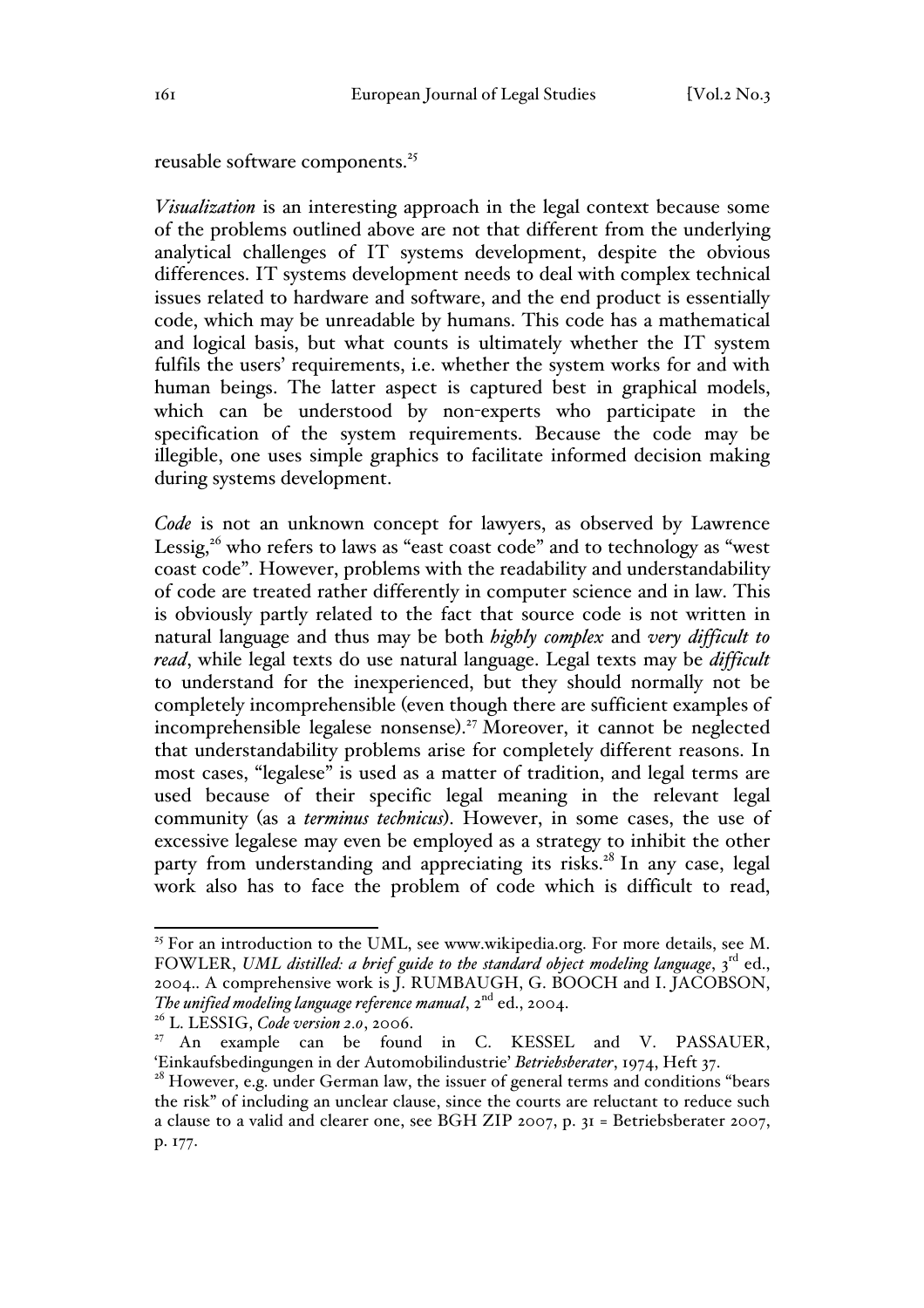understand and evaluate from the perspective of risk. Nevertheless, lawyers have traditionally been reluctant to introduce (standardized) graphical models to understand, analyze and manage complex legal issues. There may be many reasons for this, not least the lack of availability of such graphical models. However, in addition there may be some underlying problems that could inhibit a modelling approach. Again, the *qualitative perspective* in legal reasoning may make it difficult to press law and justice into formalized and partly quantitative models. Even so, we cannot assess the potentials and limitations of graphical modelling for legal risk management before we have developed and tested such systems.

In risk management there is also an extensive use of graphical visualization methods to support risk assessments. For example, fault trees or Bayesian networks can be used to estimate the likelihood of a risk event. In the following I will sketch a possible approach for the visualization of legal risk. This is illustrated in Figure 1. The graphical models used here are based on the above introduced concepts of legal risk management, which are an extension of the ISO vocabulary for risk management.<sup>29</sup>

The lower part of the figure is essentially a simplification and adaptation of the CORAS language for security risk assessment, developed by computer scientists and inspired by the UML.<sup>30</sup> This part of the figure reads as follows. The event e (described in the leftmost vertex), which has the estimated likelihood  $l_1$ , leads to the effect f on objective o (described in the rightmost vertex). This effect on the objective can be quantified by the estimated values for likelihood  $l_1$  consequence c and their combination, v.

The upper part of the figure illustrates how the effect is achieved *because* a legal norm n is applied to the circumstances of the case, i.e. the event.<sup>31</sup>

 <sup>29</sup> This paper is based on draft risk management vocabulary, see I.S.O., *supra* note 8. The latter was chosen, rather than the currently valid version (ISO 2002), because it is likely that this draft will be adopted in the near future. Implicitly, I accept the risk that the ISO may deliberate differently.

<sup>&</sup>lt;sup>30</sup> F. VRAALSEN, T. MAHLER et al, 'Assessing Enterprise Risk Level: The CORAS Approach', in: D. KHADRAOUI and F. HERMANN eds, *Advances in* 

*Enterprise Information Technology Security*, 2007.<br><sup>31</sup> This part of the model is inspired by Toulmin's model of legal arguments, see S. E. TOULMIN, *The Uses of Argument*, 2003. For a critique of Toulmin's argument model, see J. B. FREEMAN, *Dialectics and the macrostructure of arguments a theory of argument structure*, 1991. The Toulmin scheme exists also in other variants, see G. KREUZBAUER, 'Visualisierung juristischer Argumentation', in: E. HILGENDORF ed, *Beiträge zur Rechtsvisualisierung*, 2005. The Toulmin approach has even been suggested as a basis for risk-based negotiation and decision support systems, see J. ZELEZNIKOW, 'Risk, negotiation and argumentation--a decision support system based approach', *Law, Probability and Risk*, Vol 1, No 1, p. 37.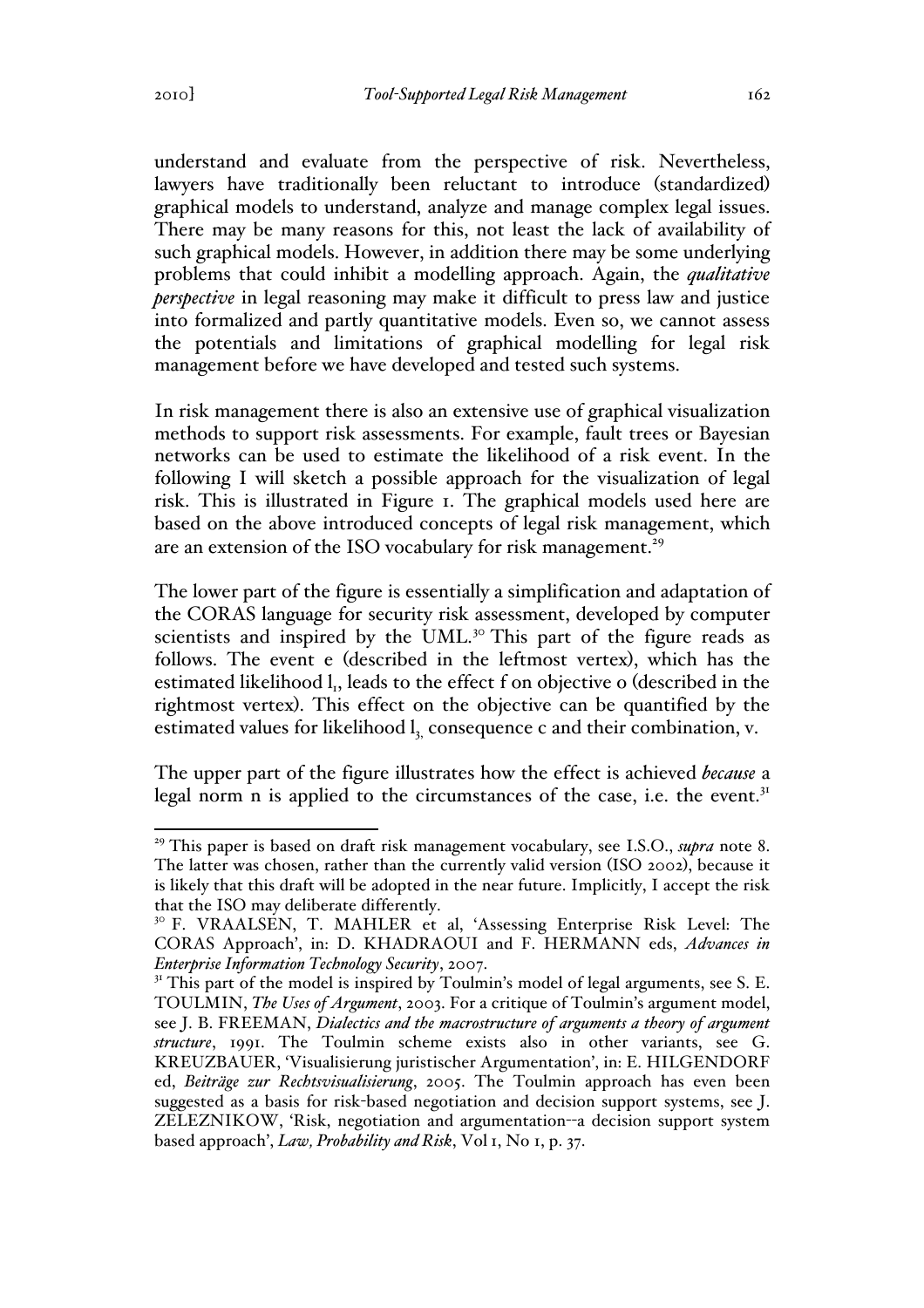The legal norm is derived from a legal source s, which may be any source of law or a contract. If there is uncertainty about the norm, then this uncertainty may also be expressed by adding likelihood value to the norm. This likelihood is in Figure 1 referred to as likelihood l<sub>2</sub>.



An example of a simplified legal risk diagram regarding a contractual obligation to pay consequential damages is provided in Figure 2 below. The diagram is meant to illustrate the following risk. In the unlikely event that a delivery is sufficiently delayed to result in loss of profit on the part of Buyer, Seller may decide to pay damages. The payment of damages is based on the contractual obligation to pay consequential damages, including loss of profit in cases of delay. The monetary consequences of the decision (a moderate consequence on the profits from this project) are a result of the identified factual event and the application of the legal norm to these facts. The likelihood of the decision depends on the likelihood of the initiating factual event, and the assessment of Seller's obligations in this event. The model in Figure 2 is simplified in order to illustrate the main features of the modelling approach. In particular, it would be possible to decompose the initiating event by adding further initiating events that contribute to the delay and to add further consequential events and decisions.



Figure 2 – The risk of obligation to pay damages for delayed delivery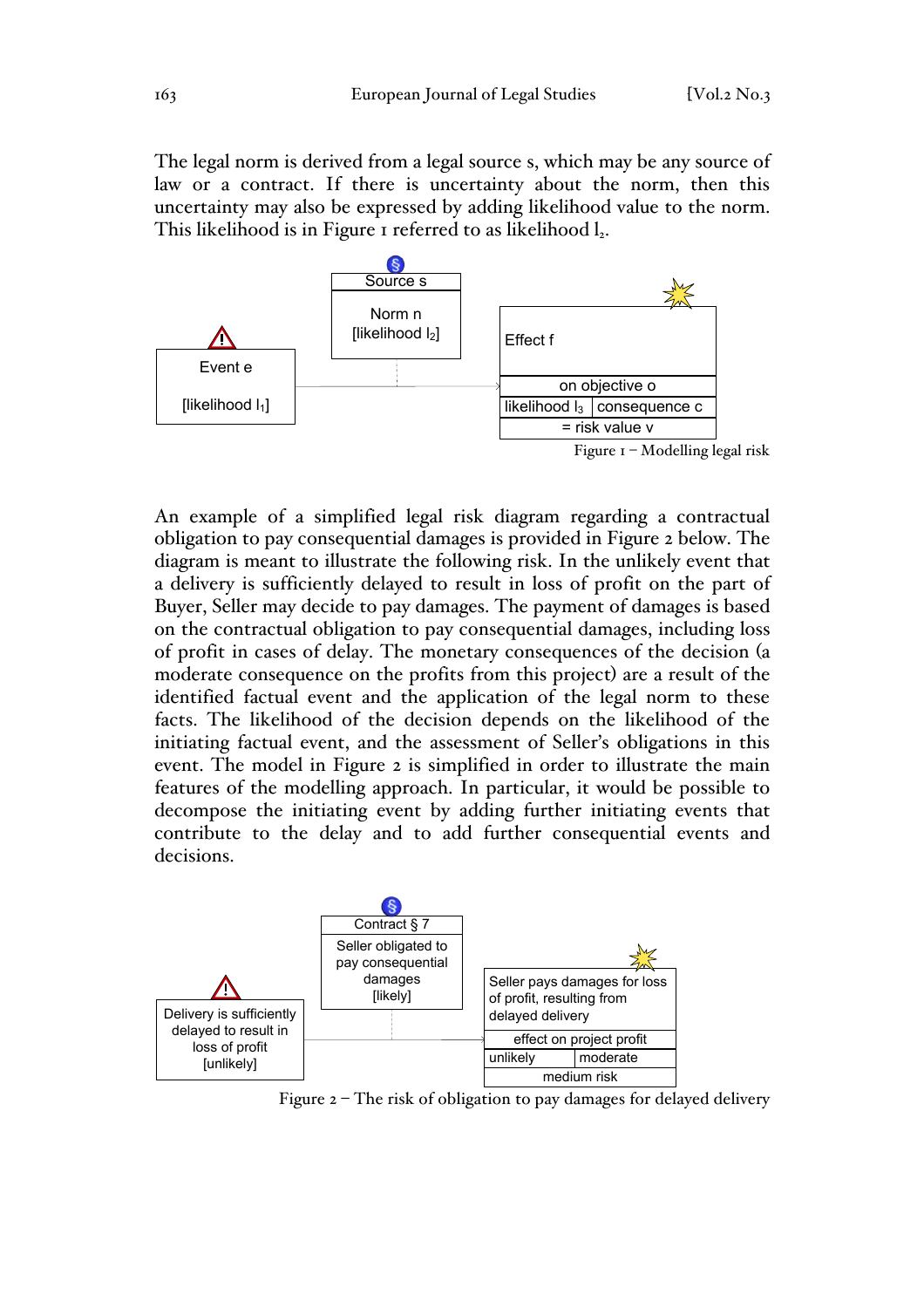The above examples are insufficient to conclude whether this preliminary graphical modelling language as such is useful. However, the diagrams are only included here as *examples* of graphical models that could support a legal risk assessment. This is a tentative suggestion rather than a comprehensive solution to our problem.

This modelling approach is intended for the type of interdisciplinary legal risk assessment meeting described above. A previous (and more complex) version of the graphical language was tested in a full-scale industrial case study. Of course, the models imply a significant need for simplification, and the risk of over-simplification. However, this is a necessary consequence of introducing a model. If our limited brain resources could deal with all aspects of a complex reality, both today and in the future, then there would be no need for modelling. However, because we have to take bounded rationality  $3^2$  into account, some degree of selective simplification may in some situations be better communication rather than the full complexity of lengthy legalese documents. In any case, graphical models are not necessarily intended to be used instead of detailed legal analyses, but rather as an additional instrument to communicate a summarized result. If the output of a legal analysis is summarized in a concrete statement about risk and available options to manage such risk, then this output may be better understood and more easily used and implemented by non-lawyers. A suitable graphical legal risk management tool could therefore provide a simpler interface between the legal analyses and the risk analyses carried elsewhere in the organization. Graphical models alone will not solve the problem of delayed legal input, but if successful they may be amongst the measures that can partly solve some of the communication difficulties during legal risk identification and assessment. This again might contribute to an increased and earlier consultation of lawyers, as intended by Susskind.

# 3. *Risk management and legal information systems*

 $3<sup>32</sup>$  The concept of bounded rationality is used to question the assumption, made in traditional economics and other sciences, that humans can be reasonably described as 'rational' entities (for example in rational choice theory). Instead, bounded rationality theory seeks to account for the fact that perfectly rational decisions are often not feasible in practice due to the finite computational resources available for making them. This has also consequences for the way risks can be analyzed and described. For example, a recent article describes the communications problems when discussing medical risk assessments, and discusses ways for simplified and still correct presentation of a medical doctor's risk estimates, see G. GIGERENZER and A. EDWARDS, 'Simple tools for understanding risks: from innumeracy to insight', *BMJ*, 2003; 327:741-744, doi: 10.1136/bmj.327.7417.741.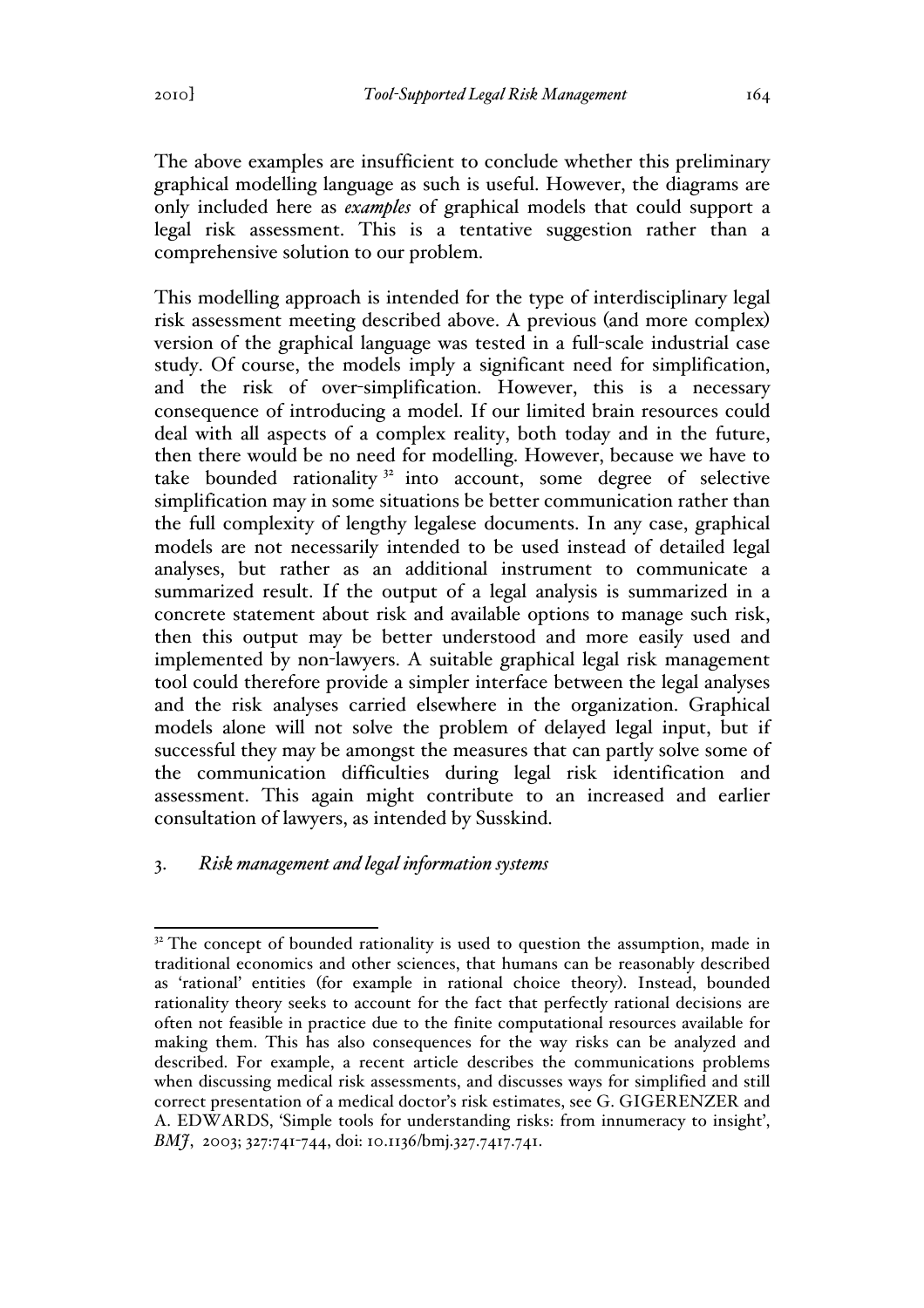Ideally, any support tool for legal risk management should be integrated or interoperable with a law department's information systems. Today, these include at least (1) legal information systems and (2) contract management systems.

First, law firms and law departments use a variety of legal information systems to retrieve legal information like statutory or case law, soft law (codes of conduct), contract templates and legal literature. Some systems already include a limited functionality for contract drafting, based on contract templates. Moreover, some of these systems already include modules which bare the title "legal risk management". The latter typically includes checklists or similar tools to support day-to-day legal work. One example of a risk assessment tool is a German tool on a set of CDs entitled "tool-box of international trade law", where the user of the "risk analysis tool" can retrieve information about particular legal questions relevant to international trade law, with respect to a number of jurisdictions.<sup>33</sup> This type of tool may thus be used to estimate the legal outcome of a standardized set of facts, which are relevant to international trade. However, the tool only focuses on providing rather limited information and thus only covers a minor part of the overall risk management process, and does not offer any support for risk estimation and evaluation in general. Nevertheless, legal risk management tools could in the future be integrated or made interoperable with relevant legal information systems.

The second type of system, which could be a candidate environment for legal risk management tools, could be contract management systems. In general, contract management is the administration of an organisation's contracts. Contract management includes negotiating the terms and conditions in contracts and ensuring compliance with these, as well as documenting and agreeing to any changes that may arise during its implementation or execution. Today, contract management is in many organisations still carried out in manual processes without dedicated systems. However, e-mail negotiations and paper archiving routines often lead to poor availability of contracts in an organisation. Contract management software promises to solve this problem. Contract management software is intended to support contract creation, to ensure the availability of contracts and to support contract analysis. There are different approaches to contract management, but most contract management systems today allow a selected number of users to upload and change contracts, which then are made available for other users in the

 <sup>33</sup> VERWEYEN, FOERSTER and TOUFAR, *Tool-Box des Internationalen Warenkaufs UN-Kaufrecht (CISG)*, 2008.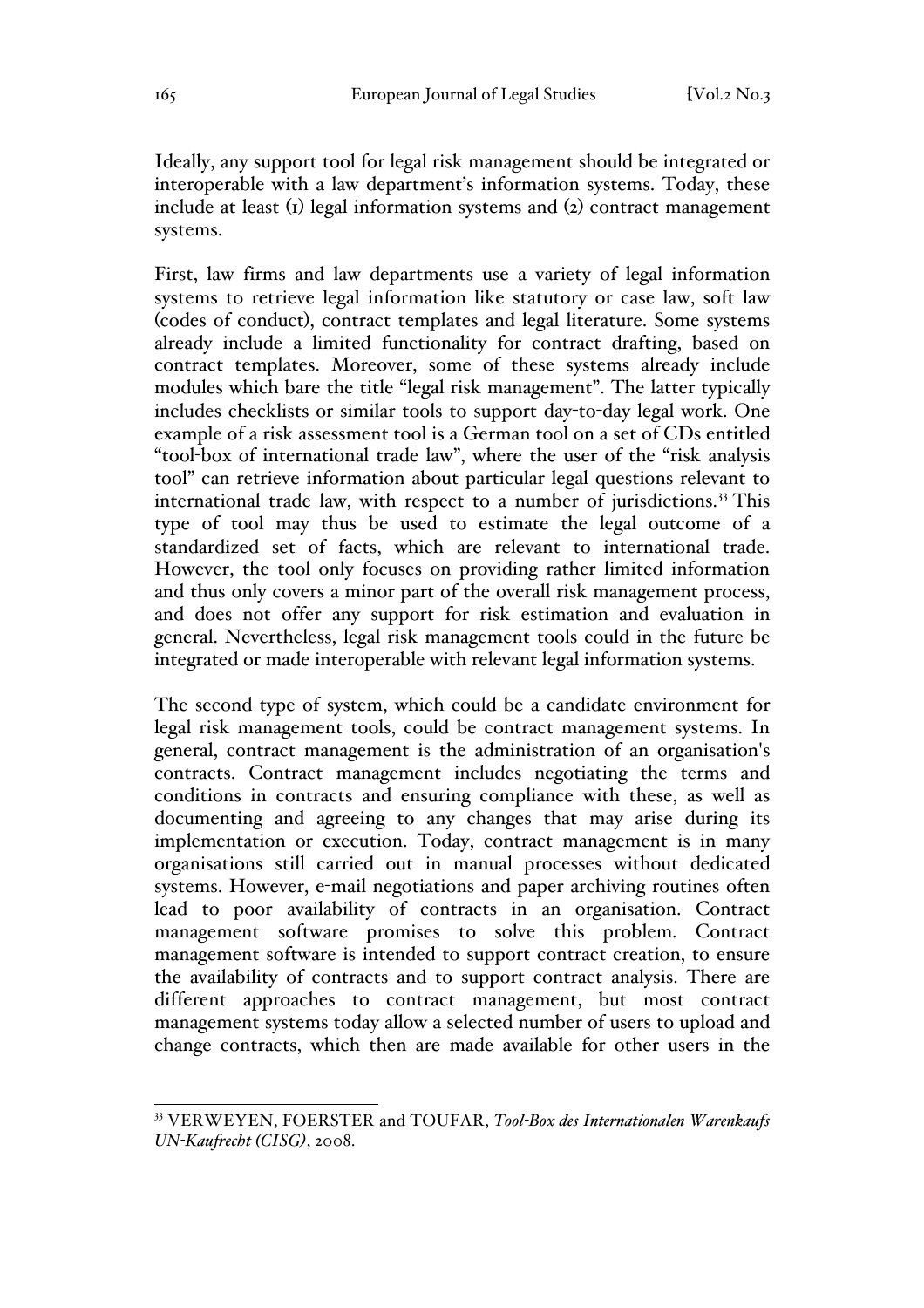company. <sup>34</sup> Currently, contract management systems seem to provide limited support for risk assessment. However, in the future, such functionality could and should be added to contract management systems. The contract management system could, for example, assist in assessing the risk in a particular contract text that was uploaded into the database. Moreover, once the risk is identified and assessed, the results of the risk assessment could be used as meta information about the contract, which is documented and available for future reporting and other uses. The identified risks may thus be monitored adequately. The identified risk may also be relevant for the analysis of other comparable contracts, where similar risks could be identified. Thus, it could become possible to consistently manage the risk present in a portfolio of contracts.

## 4. *A cautious approach towards automation*

Lastly, it may be possible to cautiously introduce selected elements of automation into legal risk management systems. The need for caution is based on the fact that risk management, at least in the legal domain, needs to involve a considerable amount of human judgement, which is difficult to automate. Nevertheless, it might be possible to use automated systems to support human judgement and analysis. A cautious approach to automation could imply the use of text parsers, that is software for syntactic text analysis, e.g. to select rules that may be a source of legal risk. One option for automation could thus be that a tool extracts some of the conceptual notions $35$  in legal texts, and makes the results available as a text paste option in a tool based on the above outlined graphical approach. Thus, the text "Seller obligated to pay consequential damages, including loss of profit" in Figure 2 could be extracted from the contract document, identified as an obligation and suggested as a text paste option in the diagram. This could save some time and improve consistency. Moreover, the transparency could be improved if the legal source quoted in the diagram could be made directly available as a link to the full-text version of the legal document.

## IV. OUTLOOK

Although there are a number of potential benefits to be obtained through the introduction and use of methods and tools for legal risk management,

<sup>&</sup>lt;sup>34</sup> A list of contract management software providers is available at the website of the International Association for Contract and Commercial Management, www.iaccm.org.

<sup>35</sup> C. BIAGIOLI, E. FRANCESCONI, A. PASSERINI, S. MONTEMAGNI, C. SORIA, 'Automatic semantics extraction in law documents', *Proceedings of the 10th international conference on Artificial intelligence and law*, June 06-11, 2005, Bologna, Italy.